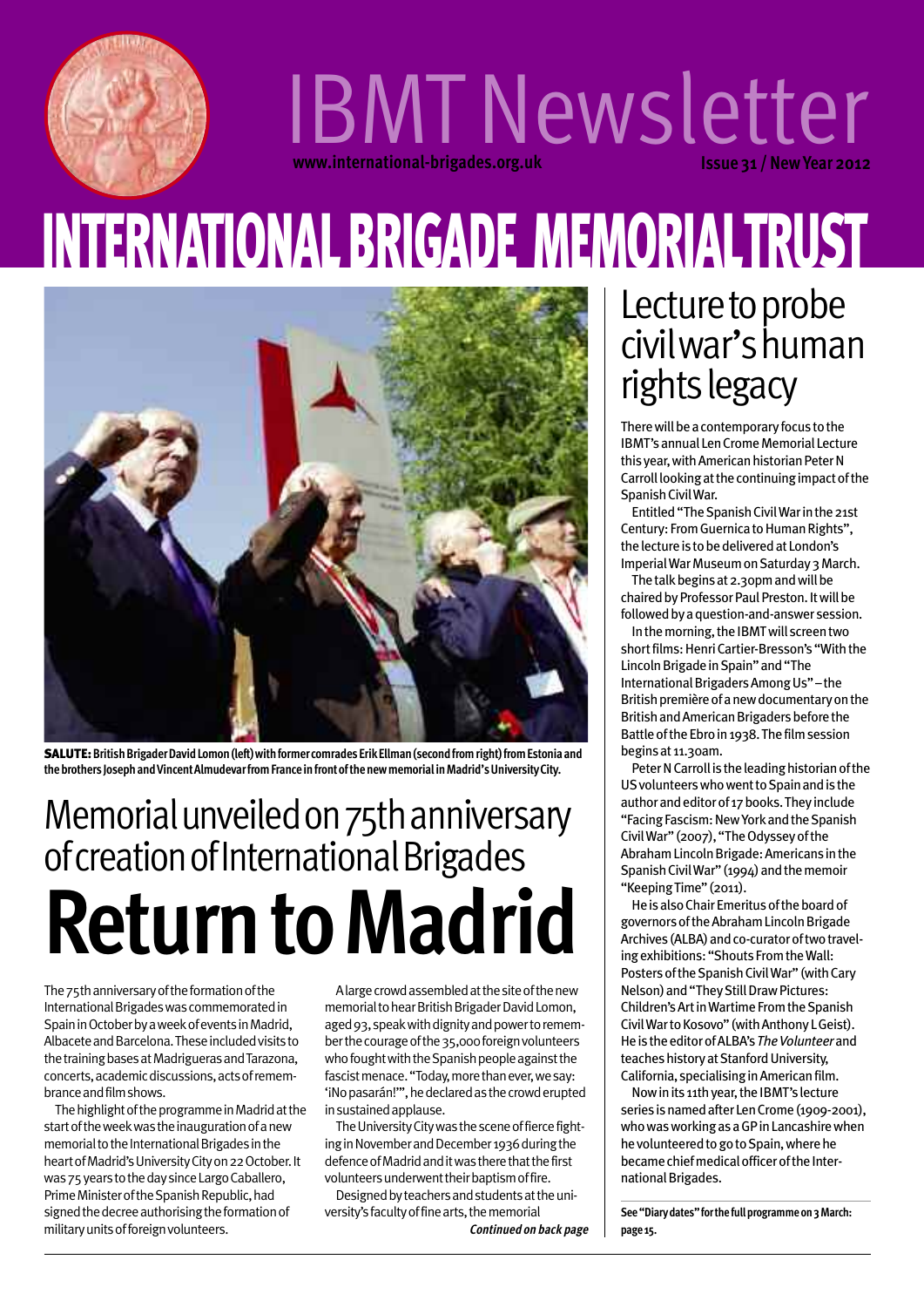*Keepingalivethememoryand spiritofthemenandwomenwho volunteeredtodefenddemocracy inSpainfrom1936to1939*

### **InternationalBrigade MemorialTrust**

*www.international-brigades.org.uk Charityno:1094928*

**Patrons:** Ken Livingstone and Paul Preston

**Secretary:** Jim Jump 6 Stonells Road, London SW116HQ 020-72286504 secretary@international-brigades.org.uk

**President: Marlene Sidaway** 020-85556674 marlenesidaway@hotmail.com

**Chair:**DoloresLong 0161-2262013;doloreslong@fastmail.fm

**Treasurer:**(vacancy) treasurer@international-brigades.org.uk

**Ireland Secretary: Manus O'Riordan** +353-87-6784727

manusoriordan@dublin.ie

**MembershipSecretary:**MaryGreening 2 Woodford Close, Cardiff CF5 2PH 029-20195412 memsec@international-brigades.org.uk

**EducationOfficer:**RichardThorpe 01724-798615;thorpe.ortiz@btinternet.com

**MerchandiseOfficer:**ChrisHall 0161-8617448;christoff\_hall@yahoo.co.uk

**OtherExecutiveCommitteemembers:** Mike Anderson, Mike Arnott, Richard Baxell, Rodney Bickerstaffe, Pauline Fraser, Hilary Jones, Mick Jones, Duncan Longstaff

*Membershipapplications,renewalsand queriesshouldbesenttoMembership SecretaryMaryGreening.AllothercorrespondenceshouldgotoSecretaryJimJump.*

*Annualmembershipratesare£15standard; £7.50concessions;£20family(single household);affiliatingorganisationsby arrangement. Furtherdetailsandformsare availablefromtheMembershipSecretary.*

## **IBMTNEWSLETTER**

*The*IBMTNewsletter*ispublishedthree timesayearandissentfreetoallmembers. Backnumberscanbedownloadedfromthe IBMTwebsiteon[www.internationalbrigades.org.uk/newsletter.htm].Sendall itemsforthenextissuetotheEditorby 31March2012atthelatest.*

**Editor:** Jim Jump (see contact details above) editor@international-brigades.org.uk

## **FROM THE SECRETARY**

## **RememberingtheBrigaders onRemembranceDay?**

#### **ByJimJump**

**C** "WealsorememberXVthInternationalBrigade ongratulations to the ITV Sport producers who beamed the image (see facing page) ofafootballfanholdingaplacardsaying British Battalion'36" to millions of TV viewers during the live broadcast on 12 November of the England-SpainfootballmatchatLondon's Wembley Stadium. The image appeared on screen for several seconds during the twominute silence for Britain's war dead that was observed before the kick-off.

The identity of the holder of the placard is unknown. Nor is it known whether ITV Sport understood its significance, as the dead of the Spanish Civil War are not included in the official "red poppy" acts of remembrance.

The Wembley incident rekindled the debate about whether there should be recognition of the International Brigades on Remembrance Day.

When the suggestion came up a few years ago it was firmly rejected by veterans Jack Jones and Sam Lesser, who were IBMT trustees at the time.

I suspect that many IBMT members would still be deeply uneasy about the idea, not least because in recent years the occasion has also been used to bang the drum for what many people regard as highly contentious wars in Afghanistan and Iraq.

Having said all that, it's interesting to note that when veterans returned from Spain they did organisewreath-layingattheCenotaphand otherwarmemorialstoremembertheirdead comrades (see cutting on facing page).

#### **LookintheMirror**

Perhaps the football fan who held the placard at Wembley had read an article praising the InternationalBrigadesby*DailyMirror*columnist Brian Reade two days before the match. He wrote: "As England face Spain this Remembrance weekend, we should be asking if the time has come for Britain to fully honour, not just those who fell at Flanders and the Somme, but those whose blood drenched the fields of Jarama. Aragon and Brunete. I'm talking about our members of the International Brigade who, in 1936, went to Spain to fight General Franco's fascists after they had overthrown the Republican government with the help of Hitler and Mussolini."

#### **Is July the right month?**

The IBMT, just as the International Brigade Association before us, has always organised our annualactofcommemorationinLondon–which last year also went nationwide–in July. This is the month that saw Franco and the other rebellious generalslaunchtheircoupagainsttheSpanish

Republic in 1936. Some IBMT members have often complained that by choosing a date in July we are effectively commemorating the anniversary of a fascist uprising. The matter was raised again and discussed at our annual general meeting in London on 1 October last year. The meeting was assured that we would keep it under review, though designating a different day–perhaps in February, anniversary of the Battle of Jarama, or October, when the International Brigades were formed-would present other difficulties with our timetable of events for the year.

#### **Don'tmissthisyear'sevent**

This year's national commemoration will take place on London's South Bank on Saturday 7 July. ItpromisestobeaspecialoccasionasJubilee Gardens will only recently have been reopened after redevelopment. As part of the works, our memorial, with its magnificent sculpture by lan Walters, is being moved a short distance to a far better spot within the park and will have low-level seating around it, making it more visible. We will also be unveiling a new plaque beside the memorial giving more background information on the International Brigades. Put the date in your diary.

#### **Nevertooold**

IBMT members who follow political developments in Spain will probably have been disappointed, though hardly surprised, to see the ruling PSOE socialist party–which enacted the 2007LawofHistoricMemorythatconferred Spanish citizenship on International Brigade veterans-voted out of office in the country's general election on 20 November last year. The victors



were the rightwing Popular Party. But there was at least one bright spot in the election campaign: Dr Moises Broggi (left) stood for election to the Spanish Senate as a candidate for the Catalan Republican Left (ERC) party. Now aged 103, Broggi was a field sur-

geon in the International Brigades' medical services during the Spanish Civil War and a close colleagueofmanyBritishmedics.Thoughthe Barcelona-based veteran was unsuccessful in his election bid, he proved that you're never too old to get involved and – as many on the left are fond ofsaying–thestrugglekeepsyouyoung.

#### **Timelydonation**

Thanks must go to Harriet Hall for her £500 donation to the IBMT. Harriet is the daughter of Stephen Clark, who during the Spanish Civil War was a volunteer with the Spanish Medical Aid Committee. She is also the niece of Nathan Clark, who, as his obituary in our last issue explained,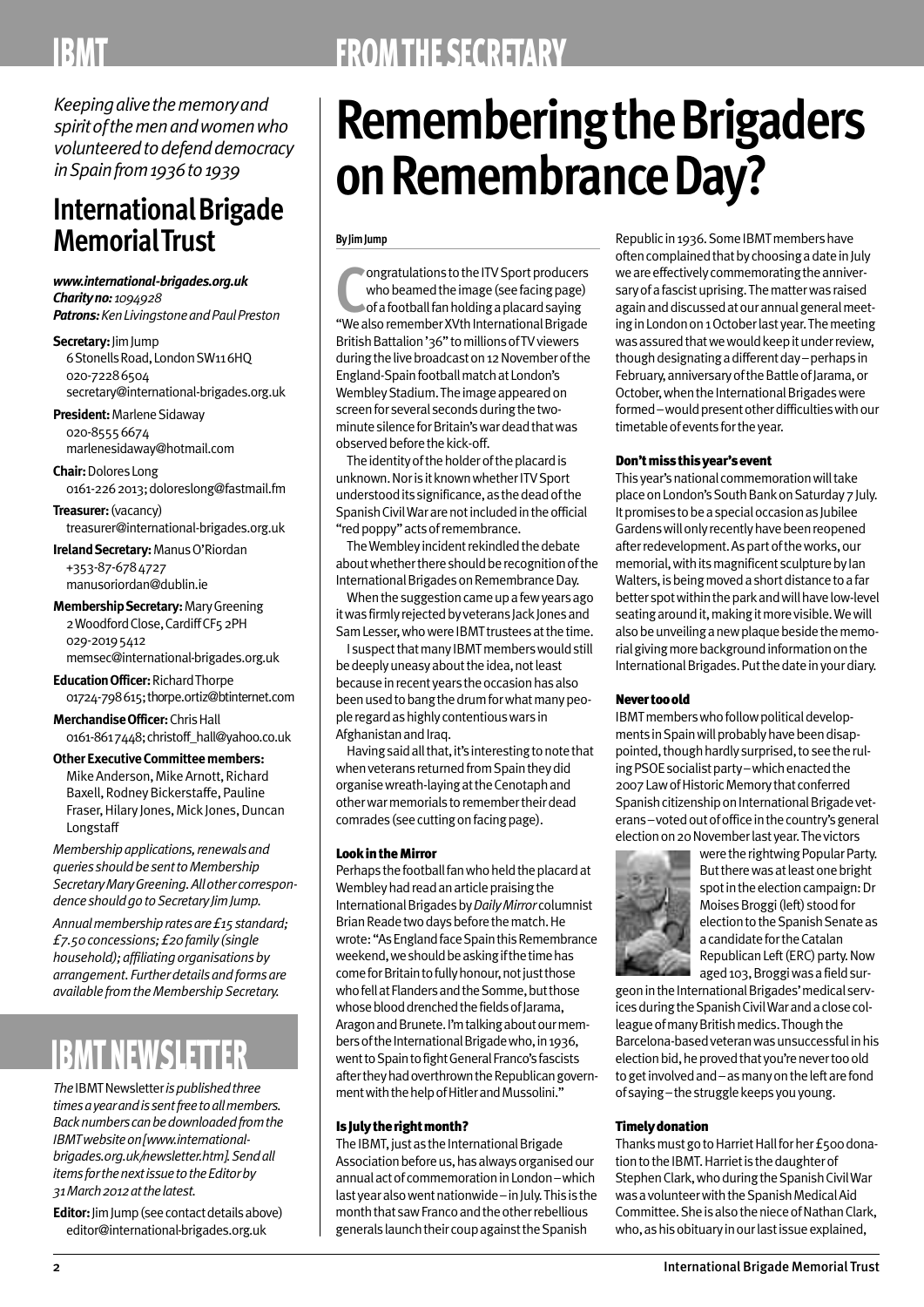



**POPPYDAYS:The placard (left) seen byTVviewers last Novemberand (right) a cutting from theDailyWorker** showing Brigaders **leaving awreathat theCenotaphwar memorialinLondon for Remembrance Day 1938.See "Remembering the Brigaders on Remembrance Day?"**



served in the International Brigades for 16 months as a driver. Sadly, Stephen died last year too (see his obituary on page 14). The two brothersweremembersoftheQuakerfamilythat owns Clarks Shoes-Nathan, indeed, was the inventor of the ever popular desert boot.

Harriet explains that the donation is in memory of Stephen and Nathan, adding that she has enjoyed finding out more about their involvement in the war in Spain through the IBMT.

Her generosity is an opportunity to underline how much the IBMT relies on membership subscriptions and donations, however large or small. We are an entirely voluntary organisation. All our officers give up their spare time to run the Trustandorganiseitsactivities,andwedepend onthisincomeandhardworktomakesurethat the memory of the International Brigade volunteers and all those who helped them is not lost. *PS:Membershipsubscriptionsfor2012arenow due(seenoticeonpage5).*



**NATHAN CLARK: Pictured (left) at the International BrigadehospitalatHuete.**

#### **RecallingBarcelona…andGuernica**

Who said at the height of the Blitz on London and other British cities: "I believe our countrymen will show themselves capable of standing up to it-like the brave people of Barcelona..."? Perhaps surprisingly, says Geoff Cowling, former British consul-general in Barcelona and IBMT trustee, it was Winston Churchill during his famous "Finest Hour" speech in Parliament on 18 June 1940. The prime minister could have chosenWarsaworRotterdamasexamples,writes Geoffinanarticleinthewinterissueof*La*

*Revista*, magazine of the Anglo-Spanish Society, on the Spanish Republican contribution to the AlliedvictoryintheSecondWorldWar.Geoff doesn't say it, but Churchill's invocation of Barcelona no doubt reflects the continuing outrage felt by the British public at the bombing of civilian targets by Franco and his fascist allies. It's worth remembering this as we approach this year the 75th anniversary of the bombing of Guernicaon26April 1937.

#### **Seen playing football**

We are delighted that US historian Peter N Carroll will be delivering this year's Len Crome Memorial Lecture at the Imperial War Museum, London, on 3 March. In the morning session before the lecture we will be screening two films, one of them Henri Cartier-Bresson's newly discovered documentary "With the Lincoln Brigade in Spain". When it was premiered in London in November, John Kenton, the son of one of our surviving veterans Lou Kenton (now aged 103!). spotted his father playing football at the convalescent centre for the International Brigades at Benicasim. Most of the footage is of US volunteers, but-who knows?-there could be other Brigaders from the British Isles who might be identified not only in the Cartier-Bresson film but also in the other film that is being shown, "The International Brigaders Among Us", which contains footage of the XV Brigade before the Ebro offensive in 1938.

*Seepage15fordetailsofthelectureday.*

#### **Positivelyidentified**

Questions about the identity of two Brigaders whose pictures were published in our last issue have been solved with the help of readers.

The militiawoman pictured in the article in whichGeoffLaweswonderedwhethershemight be Felicia Browne has been identified as Fanny Schoonheyt, a Dutch volunteer from Rotterdam. Like Fanny, Felicia Browne was already in Spain when the Spanish Civil War began in July 1936 and immediately joined the workers' militias on the Aragón front. Felicia was killed late in August – the first British casualty of the war–but Fanny

survived the war despite injury and died in 1961. For an account of Fanny's life and her time in

Spain see the December 2011 issue of The *Volunteer* (published by ALBA, our sister organisation in the US): [www.albavolunteer.org].

The un-named Brigader who appeared in a Father'sDayfeaturein*TheGuardian*lastyear was Morgan Harvard, a miner from the Swansea Valley who, during the civil war, was badly wounded in the arm and shoulder before being taken prisoner by Franco's fascists. His arm was amputated after capture.

ChrisBirchaddsinalettertothe*IBMT Newsletter*: "After the war he had a van and ran a furniture removal business in London, which he advertisedinthe*DailyWorker*.BertOvenden,a cateringworkerfromFolkstonewhoalsofought in Spain, worked with Morgan."

As a postscript, it was good to see that Morgan's daughter, Julie Norton, who wrote the moving piece in *The Guardian* about her father, who died at the age of 58, and her regret at not properly realising he was a hero, attended the unveiling in December of a memorial plaque for the Swansea Brigaders.

"I think [my father] would be pleased with the memorial and I don't suppose he would have imagined such a thing when he was alive," she told a BBC South West Wales interviewer. *Seepage5foraphotooftheunveiling.*



**NAMED:** Fanny Schoonheyt and Morgan Harvard.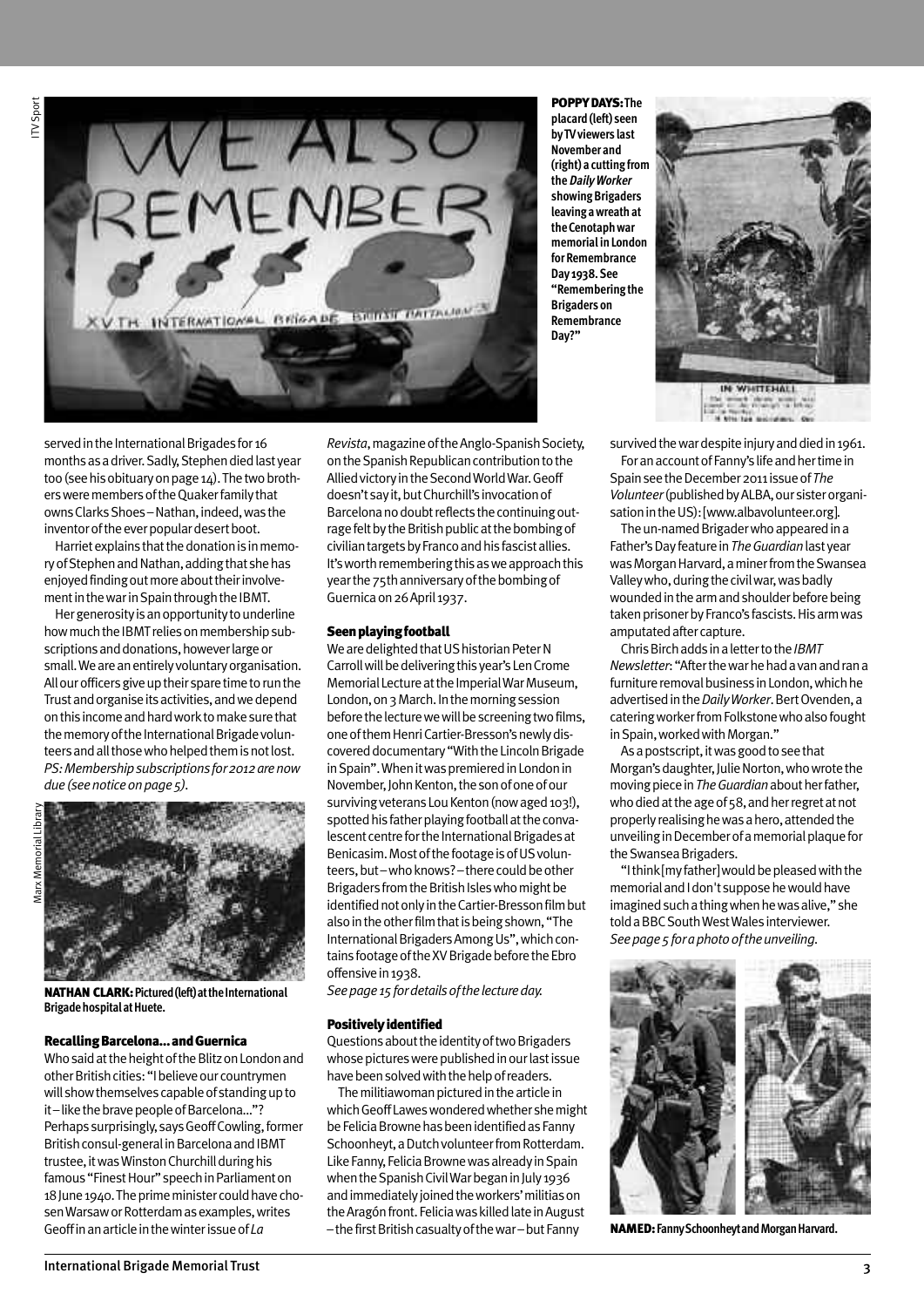## **IBMTGALA NIGHT**









**NIGHTTOREMEMBER:TheNewRedLionTheatrePub inLondonwassoldouton1October2011fortheIBMTgala nighttocelebratethe75thanniversaryoftheformationof theInternationalBrigades.SponsoredbyUnitetheUnion andorganisedbyPhilosophyFootball,thenightraised £1,000fortheIBMT.TheguestofhonourwasInternational BrigadeveteranDavidLomon.SeeavideobySanum Ghafoor with clips from the evening and interviews with participants:[www.youtube.com/watch?v=SY4Ic\_Er66I]. Morephotoscanbeseenhere:[www.flickr.com/photos/ philosophyfootball/sets/72157627897689246].**

**Folkduona-mara sang songs inspired by International BrigadersGeorgeWheelerand Penny Feiwel.**



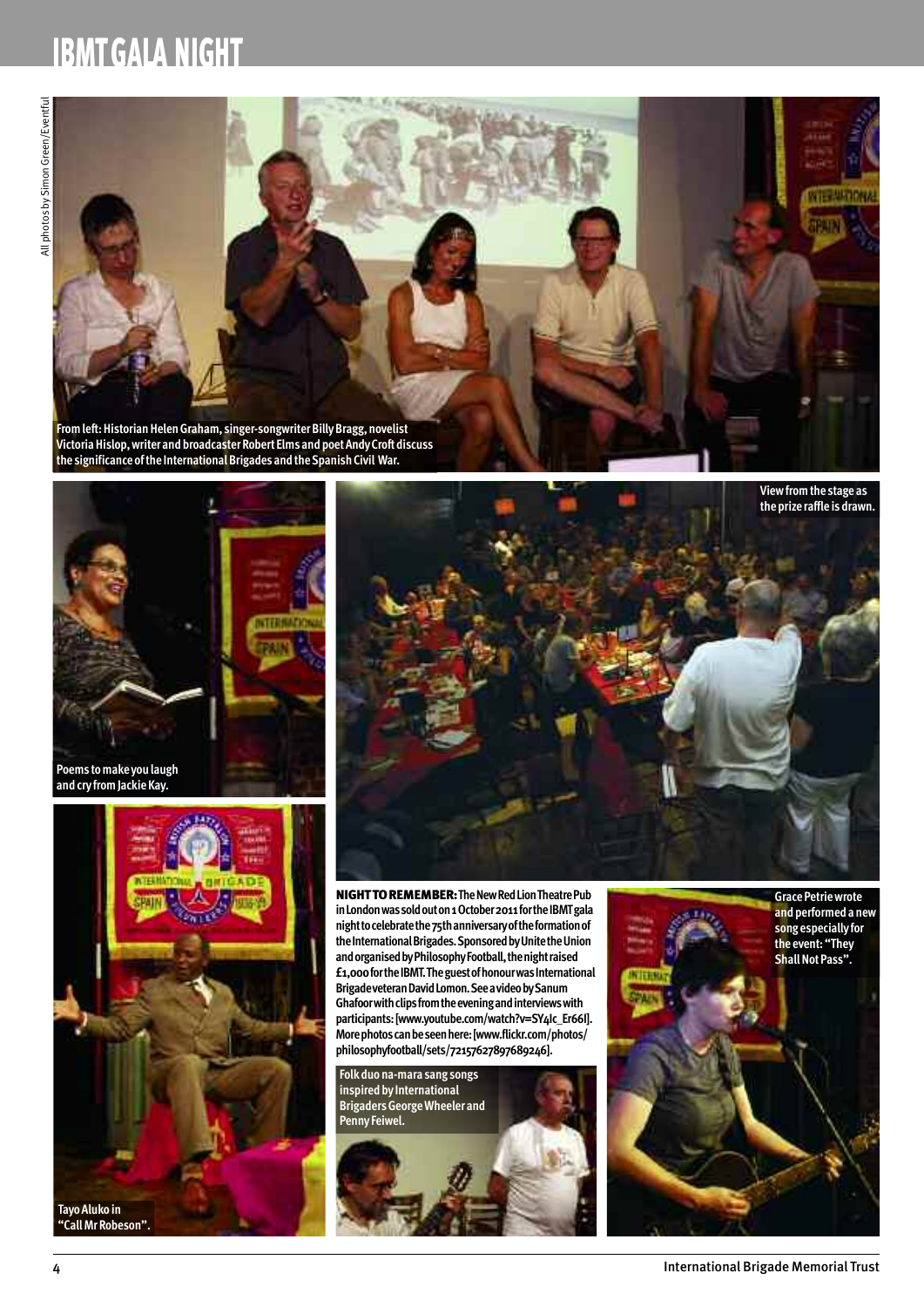## NEWS

# Time to pay your<br>membership<br>subs for 2012

IBMT subscriptions for 2012 are now due. Please send them as soon as possible. When returning your cheque, clearly state your name and address so that these can be matched with our membership records. Also, please consider paying your subs by<br>direct debit. The direct debit form can be downloaded at: [www.internationalbrigades.org.uk/join.htm]. Send cheques or completed direct debit forms to Mary Greening, IBMT Membership Secretary, 2 Woodford Close, Radyr Way, Cardiff CF5 2PH.

For any queries, tel: 029-2019 5412; email: [memsec@international-brigades.org.uk].



ASHES IN BARCELONA: Flowers for Sam Lesser at the Fossar de la Pedrera Cemetery in Barcelona's Montjuïc, where there is a memorial (right) to the International Brigades. The ashes of the veteran of the battles around Madrid and at Lopera in November and December 1936 were scattered in the cemetery on 30 September 2011 by his family. A memorial bench for the former IBMT chairwho as Sam Russell became a *Daily Worker* correspondent in Barcelona during the civil war and afterwards the paper's foreign editor-will be unveiled (at 10.30am on 18 March) in Victoria Park in east London, near where he was raised.



## Plaque marks Paris recruiting centre

A plaque (right) now stands outside what used to be the central recruiting office of the International Brigades in Paris -which most of the volunteers from around the world visited for a medical and to be given tickets and instructions for their clandestine journey south to Spain.

Unveiled on 10 November 2011, the plaque has been erected by the IBMT's sister organisation in France, ACER (Friends of Fighters in Republican Spain), and is located at 8 Avenue Mathurin Moreau, Paris 75019.

The plaque says: "Thousands of French and foreign volunteers passed through here from 1936 to 1938 to enlist in the International Brigades in order to help the Spanish Republic, the victim of a coup by General Franco that was supported by Hitler and Mussolini. There were some 35,000 volunteers of 53 different nationalities who fought bravely for freedom and democracy alongside the Spanish people, of whom nearly 10,000 were French. This was the first international act of resistance against fascism."

One of those people who during 1937 worked at the Paris

 $1C1$ **DES MILLIERS DE VOLONTAIRES** FRANCAIS ET ÍTRANGERS SONT PASSES DE 1936 A 1938 **POUR S'ENROLER DANS LES BRIGADES INTERNATIONALES** AFIN D'AIDER LA RÉPUBLIQUE ESPAGNOLI **VICTIME DU COUP D'ETAT DU GENERAL FRANCO** SOUTENU PAR HITLER ET MUSSOLINI **ILS FURENT ENVIRON 35 000 VOLONTAIRES** DE 53 NATIONALITES A COMBATTRE COURAGEUSEMENT **POUR LA LIBERTÉ ET LA DÉMOCRATIE** AUX CÔTÉS DU PEUPLE ESPAGNOL DONT PRES DE 10 000 FRANÇAIS

**CEFUT LE PREMIER ACTE** DE RESISTANCE INTERNATIONALE **CONTRE LE FASCISME** 

recruitment centre-where volunteers were screened for their political reliability as well as given a medical examination and a final opportunity to change their mind - was the **British Communist activist** Charlotte Haldane (1894-1969), under the pseudonym of Rita.

She later wrote about the volunteers, one of whom was her own son: "The vast majority were men of splendid types, honest and brave, who in greater or lesser degree were conscious of being engaged in a crusade to rescue democracy from the grip of fascism."

### In brief...

● Family and supporters of the 600 Scottish volunteers in Spain gathered at the International Brigade memorial in Princes Street Gardens, Edinburgh, on 14 October 2011 to mark the 75th anniversary of the formation of the Brigades. Organised by Gordon Munro, a Labour councillor on Edinburgh City Council, the event saw flowers laid at the memorial by Colin Cargill, a relative of three volunteers, and there were speeches by Javier Jiménez-Ugarte, Spanish consul-general, and historian Daniel Gray. At a social gathering later that evening, songs were sung by Gallo Rojo, a group of Scottish and Spanish musicians who have come together to commemorate the Spanish Republic's struggle against fascism. See: [www.gallorojoedimburgo.org].

**The new IBMT constitution**, as amended at the 2011 annual general meeting, is available for viewing or download on our website: [www.international-brigades.org.uk]. Aprinted copy can also be obtained on request by sending a stamped addressed A5 envelope to: IBMT, 6 Stonells Road, London SW11 6HQ.



**MEMORIAL IN SWANSEA: A plaque was unveiled** in Swansea's Civic Centre on 14 December 2011 to the 11 local volunteers who fought in the Spanish Civil War, three of whom were killed in Spain. It was unveiled by the Lord Mayor of Swansea, Ioan Richard.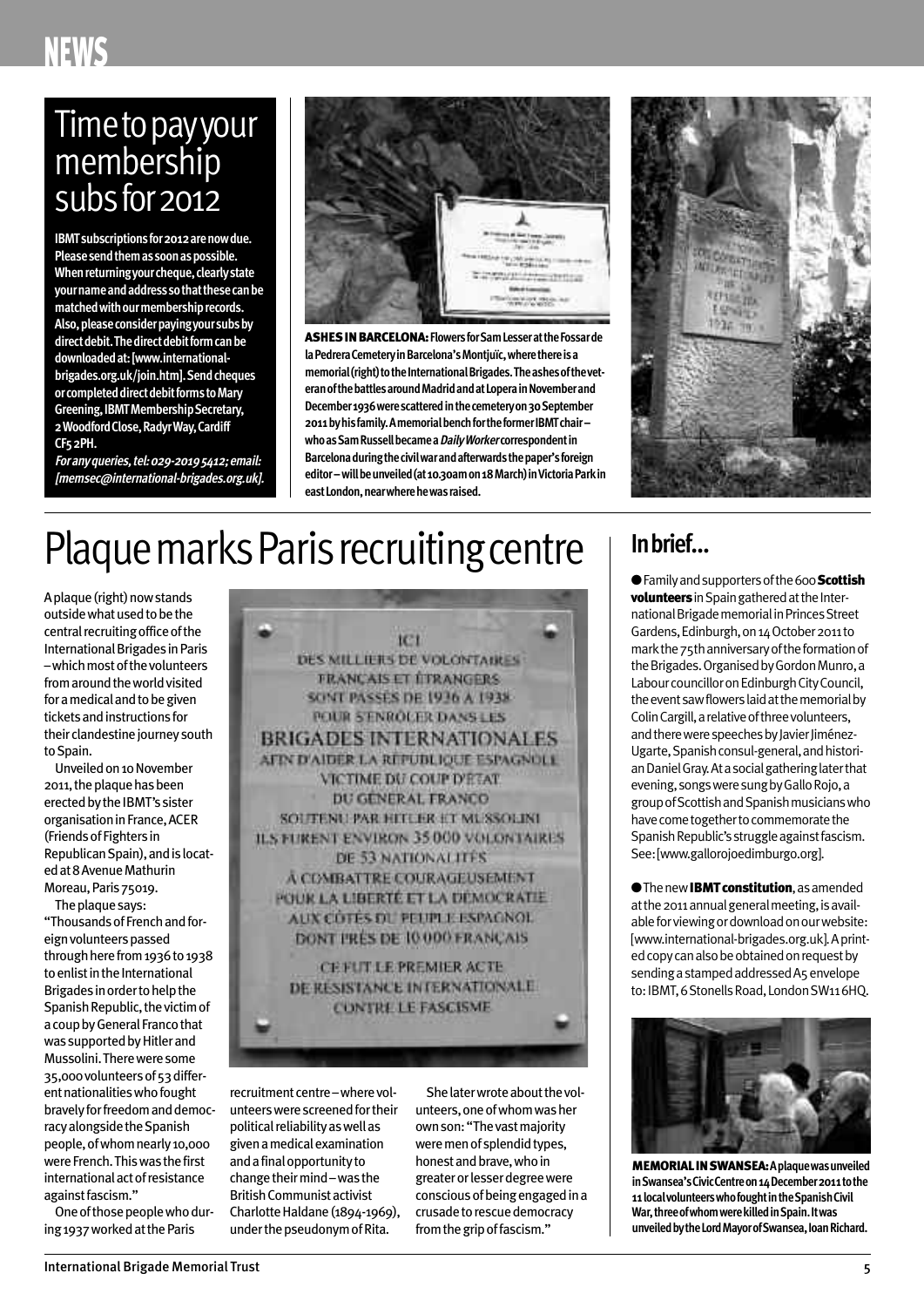

**RESTORED:GrahamThompsonstands directlybehindtherenovatedmemorialin** Swindon's Whitworth Road Cemetery to local **BrigaderPercyWilliams(farright),amerchantnavyengineerwithBlueStarLineand memberoftheAEUengineeringunion,who waskilledinAragóninMarch1938. Thompson'sfatherhadhelpederectthe**

memorial in 1939 for the AEU's district com**mittee.ThistimeUnitetheUnionpaidfor itsmuchneededrestoration.Amongthose presentattherededicationceremonyon 10September2011wasJoyceMurgatroyd, 95,(centre,incoat),whosharedhervivid memoriesofAidSpaincampaignsin Swindon to raise money for refugees.** 





**FLORALTRIBUTE:Thegreat-greatgrandchildrenofBritishBattalion politicalcommissarJack"Russia" Roberts(1899-1979),OwainandSera Felstead, laid a Republican tricolour floraltributetotheInternational BrigadersinSpainonRemembrance SundayattheSenghenyddwar memorialinSouthWales.**

## **CAN YOUHELP?**

#### **Anarchistsongforwomen**

Folk singer and Spanish Civil War folklorist Geoff Lawes is trying to establish whether a Spanish anarchist song, "A Las Mujeres" (FortheWomen), existed orwas sung during the Spanish Civil War.

He believes it was reprinted in a book published in 1978 called "Cantos y poemas de la Guerra Civil de España" by Joan Llarch.

So farthe reference to the song closest to the civilwarthat he has discovered is in "Cancionero Revolucionario" (Ediciones Tierra y Libertad, Burdeos, 1947).

Geoff adds: "The 1947 reference can be seen on the following sitewhere, if anyone is interested, you can also hearthe song: [www.centrefedericamontseny.org/ index.php?accion=cancion].

"There are lots ofreferences to the song on the internet, but they all seem to be quoting from the same, usually unnamed, source. The recording on all the websites is always the same one and, although the recording has some surface noise, I am not sure thatitis a very old recording. If it is a recording from the period ofthe civil war then I think there would be a prior reference that would be quoted - but it never is. Curious."

**IfanyonecanhelpGeofforhasacopyof"CantosypoemasdelaGuerraCivildeEspaña",contacthimon: [geoff@lawes223.karoo.co.uk].Seehisdiscussion forumonsongsinEnglishabouttheSpanishCivilWar at:[http://mudcat.org/thread.cfm?threadid =128093].Ifyoudonothaveaccesstoemail,contact** the **IBMT** Secretary (details on page 2).



**WEXFORDVOLUNTEER:SupportersofthePeterDaly Society Wexford beside a plaque to the International BrigadevolunteerfromMonageer,nearEnniscorthy,in Ireland.Unveiledon3September2011,theplaqueis mountedonagraniteplinthnexttothemainroadinthe centreofthevillage.Dalydiedon6September1937from woundssustainedatQuintoontheAragónfront.Among thespeakersattheunveilingwereSteveMcCann,chairof thesociety,CubanambassadorTeresitaTrujilloandhistorianHarryOwens.**



**SISTER:** Joyce Harrison unveiled a plaque to her brother, lames Keogh (left), at **TamesideCentralLibrary,Ashton-under-**Lyne on 25 November 2011. Keogh, who died **inSpainattheageof22,wastheeldestof11**

**childrenandasaself-taughtsocialistspentmanyhours inthelibrarybeforegivinguphistailoringapprenticeshipandheadingforSpaininMay1937.Hewaskilledon 22March1938atCalaceitewhenhewashitbytankfire. TheplaquewasraisedbyTamesideMetropolitan BoroughCouncilafteracampaignledbyTamesideTUC.**

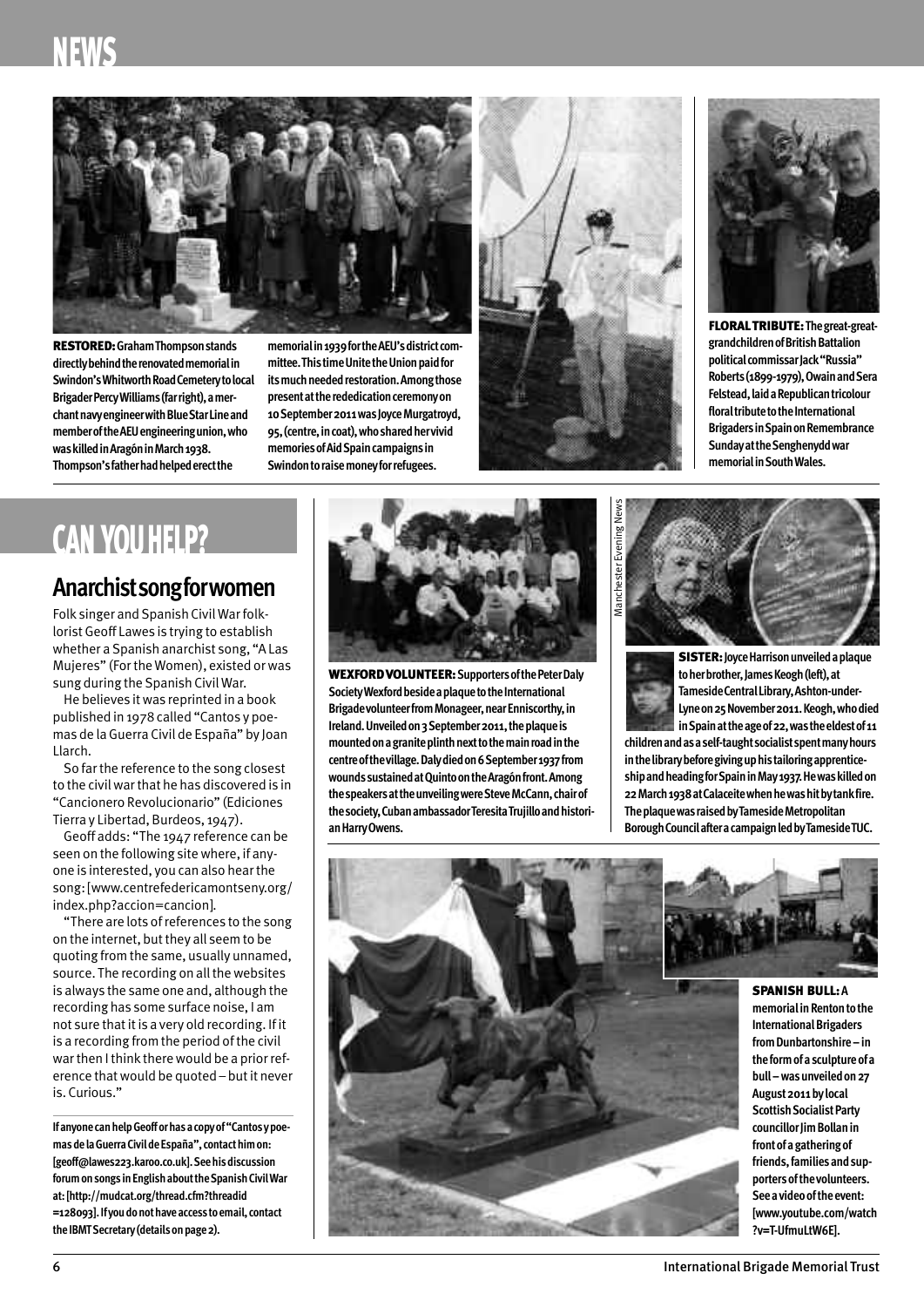## **SPECIAL OFFER TO READERS**

# Medical volunteers for Spain<br>At last their full story is told

The story of one of the most important contributions made by the volunteers from Britain who went to Spain-the provision of medical assistance for the anti-fascist cause  $-$  is now told for the first time in a dedicated hook

Author Linda Palfreeman describes the heroic efforts made by International Brigade doc-

**ORDER NOW: "¡Salud! British Volunteers in** the Republican Medical Service during the Spanish Civil War, 1936-1939" is exclusively available to IBMT members in paperback at the special price of £17. This is £8 less than the retail price. Order now to receive your copy as soon as possible - send a cheque payable to the IBMT for £19 (£17 plus £2 p&p), giving your name and address. Send orders to: IBMT Secretary, 6 Stonells Road, London SW11 6HQ.

The book is being published in February 2012 by Sussex Academic Press in association with the IBMT and the Cañada Blanch Centre for **Contemporary Spanish Studies. The hardback** cover price is £65 and the paperback will be on sale in bookshops for £24.95.

tors, nurses and medics to maintain some kind of emergency medical service. Not only that, but some of the individuals involved were also responsible for important developments that were crucial to later military-medical practice and also to the history of medicine in general.

"iSalud! British Volunteers in the Republican Medical Service during the Spanish Civil War, 1936-1939" explains how the medical volunteers left everything-their loved ones, their jobs and the safety of their homes-in order to administer aid to a distant people.

There were surgeons, GPs, nurses, firstaiders and orderlies, ambulance drivers, stretcher-bearers, mechanics and administrators, individuals with a broad range of professional experience and from widely differing social backgrounds.

ome were communists, whilst others professed no particular political calling. A few were opportunists who went to Spain in search of adventure or as a means of gaining medical experience in conditions of war. But the very great majority were simply committed to using their specialist knowledge and expert-

## "Medical personnel generally worked in dreadful conditions, for hours and even days without rest, and with a lack of equipment and provisions of all kinds."



Images from "¡Salud!" include (above left) Thora Silverthorne and Alex Tudor Hart operating near the front line in 1937 and (from left) Peter Crome, Archie Cochrane and Kenneth Sinclair-Loutit.

**EBRITE NOOL** 

**BAKWERSHITH!** 

**AMBULANCE** 

TOR

**SPAIN** 

PIRITO, MELTING

Tomday, March 19th, at 5 p.m.

**BRUK, W. H. DIRITIER, 1.4.** 

 $\frac{1}{\left(1-\frac{1}{\sqrt{2}}\right)^{1/2}}\left(\frac{1}{\sqrt{2}}\right)^{\frac{1}{2}}$ 

CLENENT R. ATTLEE, at.

**WANTED** 

**RAILY E-TANGE FIRMOL** 



ise in easing the pain and suffering of those in need.

The book considers the social and political circumstances leading up to the formation of the first British medical teams and the departure of the first volunteers for Spain, together with the subsequent creation of the medical service of the International Brigades into which the British medical units were incorporated.

There is mention of the important medical achievements made during the war and, in particular, the part played in these by British medical personnel.

Much of the information is gleaned from reports and newsletters of the collectives involved in the organisation of medical aid to Spain, notably the Spanish Medical Aid Committee.

Reports in Britain poured praise on the marvelous running of hospitals in Spain. This is, perhaps, understandable given that the objective of such reports was to raise the consciousness of the British people about the plight of the sick and the wounded in Republican Spain and to raise funds towards their continued medical care.

The reality of life in the improvised hospital was often quite different. Medical personnel generally worked in dreadful conditions, for hours and even days without rest, and with a lack of equipment and provisions of all kinds. This inevitably created nervous tension and sometimes led to quarrels among the mostly young and inexperienced men and women of the medical unit who suddenly found themselves thrown together in desperate circumstances. All this is vividly described in Linda Palfreeman's ground-breaking new book.

"The medical volunteers were charged with the task of salvaging something of life amidst inhumanity and mayhem," she says. "That they rose to the challenge in itself merits tribute. I hope this new book does them justice."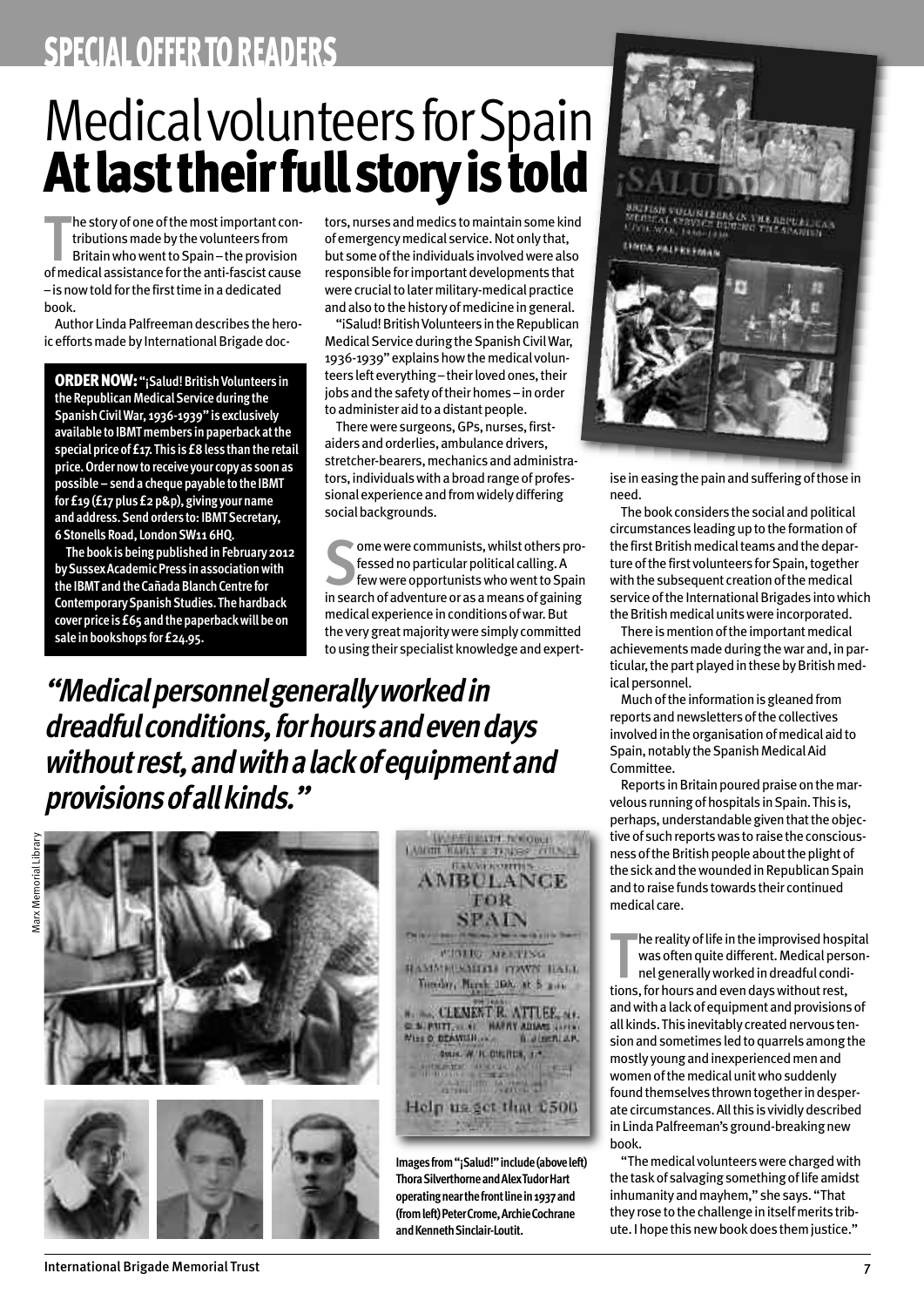## **75thANNIVERSARY GOODBYE BARCELONA**

### Events in Britain and Spain to remember the formation of the International Brigades in October 1936

**ScottishAmbulanceUnitveteranThomas WattersgreetsIBMTmembersbeforetheTrust's annualgeneralmeetingatUnitetheUnion's headquartersinLondonduringaweekendof eventsinLondonon30September/2October 2011.Theunion'smemorialtoitsInternational** Brigade volunteers is pictured in front of the ban**ner.TheweekendincludedanIBMTgalanight (seepage4)andacommemorationofthe75th anniversaryoftheBattleofCableStreet,when EastEndanti-fascistsusedthesloganofthe defendersoftheSpanishRepublic–Theyshall notpass/Nopasarán–astheypreventedthe Blackshirtsfrommarchingthroughtheirstreets.**





**LutfurRahman(centre),MayorofTowerHamlets,withveterananti-fascistMaxLevitas(whosebrotherMauricewas** an International Brigader), greets the National Clarion Cycling Club 1895 riders on their arrival on 30 September 2011 at the mural depicting the 1936 Battle of Cable Street in London's East End. Seven cyclists had set out from Edinburgh **twoweeksearlierandarrivedinLondonviaGlasgow,Belfast,Dublin,CardiffandReading,visitingInternational Brigadememorialsalongtheway.Nexttothemayoristhecyclingclub'ssecretary,CharlesJepson.**

**AplaquehonouringtheInternationalBrigadersfrom CypruswasunveiledbyCypriotambassadorAntonis ToumazisatMadrid'sFuencarralCemeteryon23 October.Thereweresome60volunteersfromCyprus, manyofwhomfoughtintheBritishBattalion.**



**A"mobile"memorialwas placedinOctoberlastyear in front of the former monasteryatSanPedrode Cardeña,nearBurgosin northernSpain,wherecaptured International Brigaderswereimprisoned.Entitled"Rootsof Memory",Susana Rioseras'smemoriallists thedistancesto20capital citiesofcountriesthatsent volunteerstoSpainand**



says: "The people of Burgos thank the International **BrigaderswhogavetheirlivesfortheRepublic,anti-fascismandfreedom.1936-2011."Permissionforthememorialtobeinstalledpermanentlyhasnotyetbeengranted.**

**ArtistRoseBransoninfrontofhernewlyfinishedpainting celebratingtheInternationalBrigadeswithMarx MemorialLibraryDirectorJohnCallowattheopeningofan exhibitionofpaintingsbyherfatherandInternational BrigaderClive Branson(1907-1944).Thethreeweekexhibitionopenedon30Septembertocoincidewiththestart ofthe75thanniversarycelebrations.**



**VolunteersGeorge(JackShalloo),Jack(MarkMeadows)** and Sammy (Tom Gill) discuss political differences on the **Republicanside.**

**LaPasionaria (LauraTebbutt) bidsfarewellto theInternational Brigaders.**



**IBMTPresidentMARLENE SIDAWAY reviewsthemusical"Goodbye Barcelona**" about the International **Brigades that played at the Arcola Theatre,London,from24Novemberto 23December.**

This inspirational production of Johnson and Karl Lewkowicz's<br>"Barcelona" was rapturously receptarly full houses-and rightly so! his inspirational production of Judith Johnson and Karl Lewkowicz's "Goodbye Barcelona" was rapturously received by

The songs are a good mixture of rousing choruses, tender love songs, and amusingly cynical takes on the political situation in Spain. The story takes us smoothly from the struggle against the Blackshirts in Cable Street, through to the volunteers' difficult journey and arrival in Spain, the adjustment to an unfamiliar country, climate and diet and the difficulties of actually fighting a war with inadequate arms and forces.

Woven through all of this are the two love stories of the young Sammy who volunteered, aged 18, and the Spanish girl Pilar whom he meets in Barcelona (Tom Gill and Katie Bernstein) and Sammy's mother Rebecca, who follows him to Spain as a nurse, and the anarchist Ernesto (Lucy Bradshaw and John Killoran).

Sammy'senthusiastic idealismprovokes some lively debate with his fellow Brigaders, the cynical First World War veteran Jack and the dedicated communist George (Mark Meadows and Jack Shalloo). Laura Tebbutt's wonderful voice makes the words of La Pasionaria come to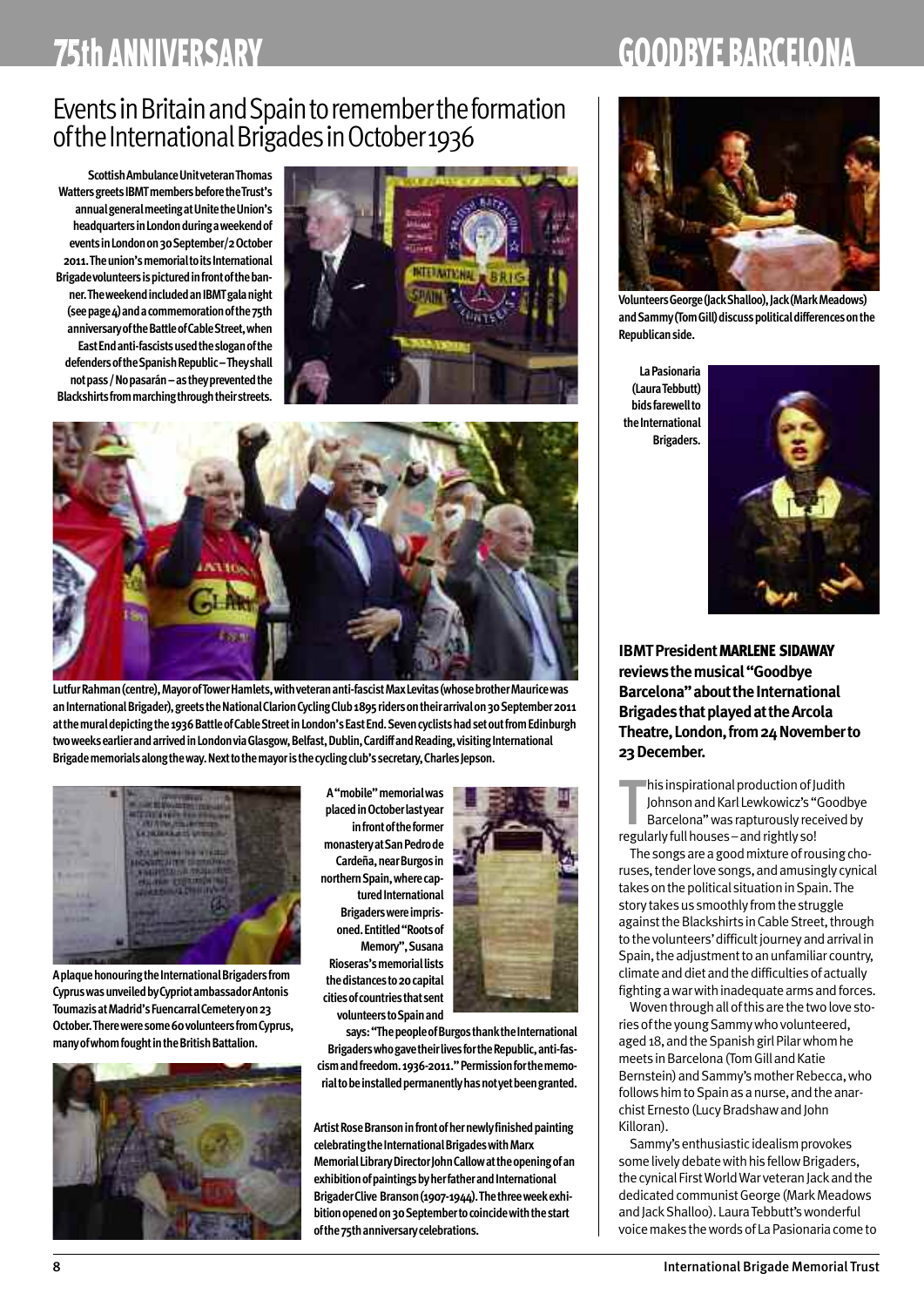



Above: Sammy's mother, Rebecca (Lucy Bradshaw) nurses anarchist fighter Ernesto (John Killoran).

Right: Sammy confronts the fascist Blackshirts at Cable **Street in London's East End** before deciding to go to Spain.



## **Inspirational musical** did credit to the Brigaders

life, and other ensemble members of the cast give enthusiastic and tuneful support.

The musicians, under the direction of Mark Smith, deserve a special mention too, and I'm sure I wasn't the only one wanting to join in with some of the rousing verses of "The Internationale" and "Jarama Valley" with such a wonderful accompaniment.

The director, Karen Rabinowitz, and the whole of the design team have created a backdrop that evokes the times and passions of the 1930s, which the book and music of Judith Johnson and Karl Lewkowicz bring out so well.

Judith and Karl have been working on this project for six years, having been inspired originally by The Guardian's supplement about the Brigaders in November 2000. They then interviewed volunteers Penny Feiwel, Jack Jones, Lou Kenton, Sam Lesser and Alan Menai Williamsand their inspiration for the project is acknowledged in Judith and Karl's programme notes.

I congratulate them on a fantastic achievement, which does great credit to the Brigaders and all who supported the Spanish Republic.

This is an ambitious work, combining love stories with the fate of the International Brigades and the doomed Republic. It eschews the usual clichés that the volunteers were communist dupes or that their idealism was betrayed by Stalin. Instead, we hear that they went to Spain without regrets and, in the words of poet Cecil Day Lewis that are sung in "Goodbye Barcelona", because their "open eyes could see no other way".

"Goodbye Barcelona... eschews the usual clichés that the volunteers were communist dupes or that their idealism was betrayed by Stalin. Instead, we hear that they went to Spain without regrets..."



**London East End volunteer.** 

Left: George leaves for Spain.

Words and music by Judith Johnson and **Karl Lewkowicz...** 

Goodbye Barcelona and goodbye Spain We came when you called us, we'll come again,

We gave all we had, Should we go when there's so much to do?

Goodbye Barcelona, the skies are grey The storm is approaching, with no delay Hold on through the dark We'll be waiting to see you come through.

Will you remember why we came today, Not to find glory, no revenge or pay, Just for a moment there seemed to be a way We could stand up and fight, but now we must sav.

Goodbye Barcelona, the world was blind, Goodbye to the friends that we leave behind, They'll stay here forever Be sure you remember their names.

So when your children ask you why we came, Say these open eyes could see no other way, Say how we tried to keep alive the flame, How we wanted to stay, but just had to say Goodbye, Barcelona goodbye.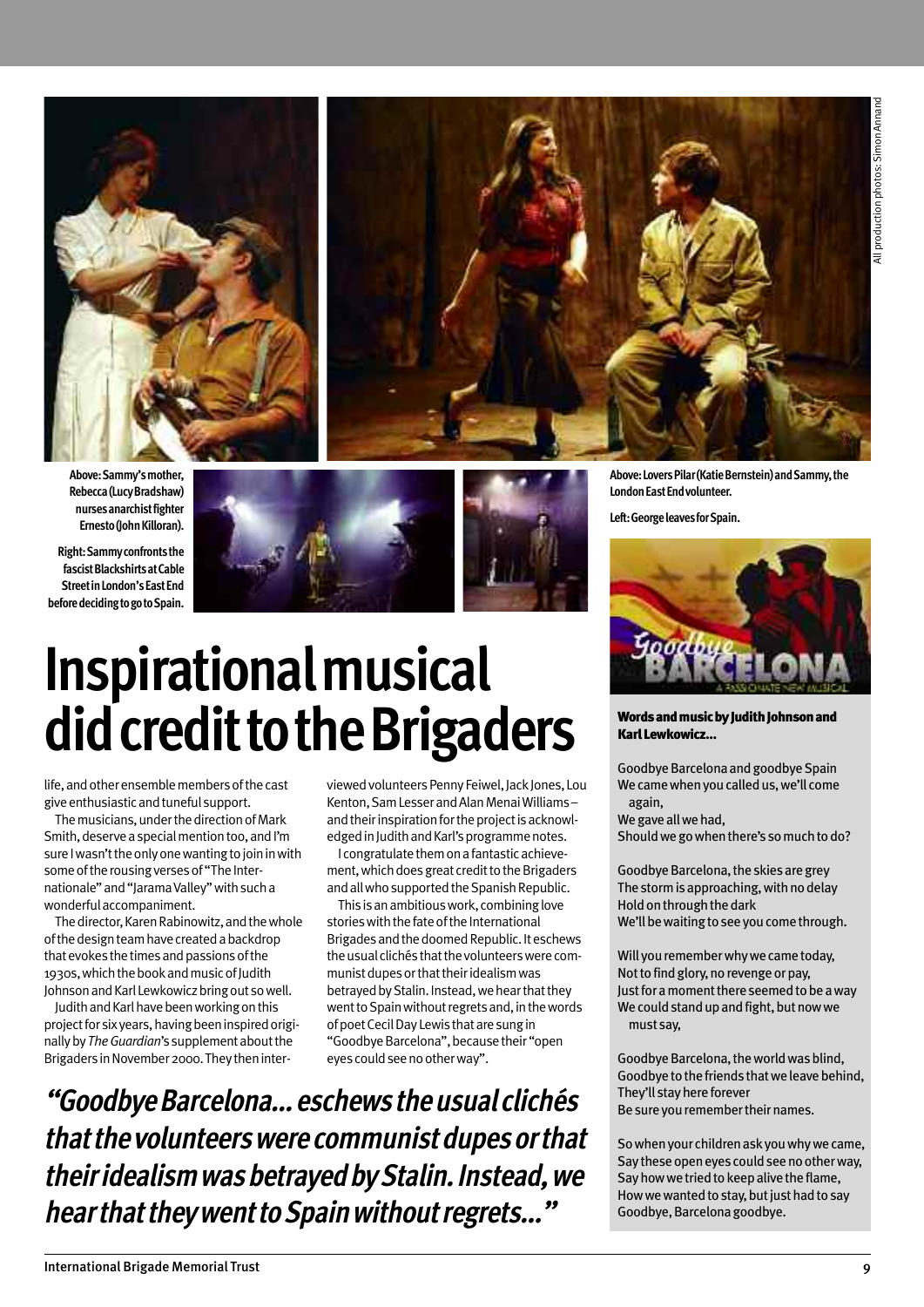## **NATCOHEN**

## **MIXEDMEDIA**

## AnEnglishvolunteerfromArgentina

#### **ByJerónimoEBoragina**

**A** *A* **e A century was not noted for its political st<br>
<b>A bility and respect for ordinary people, not<br>
for harmony between capital and labour. Law** rgentina in the first decades of the last century was not noted for its political stability and respect for ordinary people, nor no.4144of1902allowedthegovernmentto expel any foreigner who "compromised national security and threatened public order". As a result, hundreds of immigrant workers were deported–manyofthemwell-establishedin Argentina-to their countries of birth. In the case of Germans and Italians, many were handed over to the fascist authorities.

In1932,twoyearsonfromtherightwingmilitary coup by General José Uriburu, it was decided to expel 150 activists who had been demandingbetterwagesandconditionsforworkers.On the night of 10 February they were put on board anArgentiniannavalship,the*Chaco*.Among them was an Englishman, Nat Cohen.

He had been held prisoner in Villa Devoto Prison, Buenos Aires, along with other trade unionists.Hewroteabouthisimprisonment and the sea journey home in a letter to Rosita, his friend in Argentina, on 25 April 1932.

NathadbeeninArgentinaforseveralyears andworkedasatailor.ButhewasalsoacommunistunionleaderintheCGTnationaltradeunion centre. His union role and commitment to working-class causes gave the authorities the perfect excusetoexpelhimfromthecountry.Hisunion

> militancy tells us that by necessity he had become proficient in the Spanish language.

Cohen wrote about the illtreatment suffered on the *Chaco*, where there were daily beatings and, being the only Englishmanonboard,hewasa special target. But the harshness experienced by the deporteesintheship'sholdsfailedto dent morale during the journey viaBahia(Brazil),SanVicente (Cape Verde) and finally Las PalmasintheCanaries.

**JerónimoEBoraginaistheco-author (withLucasGonzález,GustavoDorado andErnestoSommaro)of"Voluntarios deArgentina:enlaGuerraCivil Española"(EdicionesdelCCC,Buenos Aires,2008)andavideodocumentary abouttheArgentinianvolunteers "Esosmismoshombres"(2006).**

## **…whocycledthroughFrancetofightinSpain**

#### **ByDanCarrier**

lith the Olympics due to be held in Berlin in 1936,thousandsof people were calling for a bovcott.NatCohenwasoneof those voices and was asked by his union to travel to Spain to compete in the bicycle races at a Workers' Olympiad for Berlin refuseniks that July.

**NatCohen,standingfrontleft,inBarcelonainSeptember1936.**

Short of cash, he and his friend Sam Masters decided not to buy a train ticket to the south. Instead they hoiked their bikes on to a ferry, pedalled through France and over the Pyrenees to Barcelona,

arriving days before the fascist revolt started in Spain.

Nat, instead of turning round and pedalling home, immediately asked what he could do andwassignedintoaworkers' militia. With Spanish workers, he tried to retake the Balearic Islands–adisastrousmission, as Italian warplanes murdered the loyalist troops heading out to Majorca in small fishing boats from the Costa Brava harbours.

Natsurvived–andhisbraverywassuchthathewas asked to head an Englishspeaking militia unit known as the Tom Mann Centuria. He fought through the war before

being shot in the knee. His friend Sam Masters was not so fortunate and was killed at Brunete in July 1937.

Nat came home to be greeted by a street party in Stepney ineastLondon–thousands were there to welcome him. He returned with a wife, Dolores, a Spanish woman he had met behind the barricades. They had with them a Great Dane dog, a stray Nat had found wandering the streets of Barcelona and couldn't bear to leave behind.

**Dan Carrier is a London-based journalist.NatCohenwashisgreatuncle.**

## **Franco'svictory**

**Britain'srolein**



The nefarious role<br>
played by the British<br>
Government and the<br>
country's intelligence serv-The nefarious role played by the British Governmentandthe ices during the Spanish Civil War comes under the spotlight in the latest book by

leadingSpanishhistorianÁngelViñas.Oneofthe three sections of "La Conspiración del General Franco"\*isadetailedexaminationofthereasons behind Britain's hostility to the Spanish Republic and its covert support for the victory of Franco's fascist-backed rebels.

Viñas can find no direct documentary proof linking the British state with the notorious airlifting of Franco by a British aircraft in July 1936 from the Canary Islands to Spanish Morocco-where hetookcommandoftheArmyofAfricaattheoutset of the rebellion. The *Dragon Rapide* (pictured on the book's cover) was, however, piloted by two men with close ties to British intelligence: Hugh Pollard and Cecil Bebb.

But Viñas uncovers conclusive evidence of close contacts between the coup plotters and British diplomats and agents. Secret cables sent to Whitehall conveniently-and mendaciouslyspun the Francoist myth that a communist takeover of Spain was imminent. It was an analysis that was gratefully and unquestioningly received in Government circles, where narrow class interests and the policy of appeasing the fascist powers ensured that Britain would abandon the Republic to defeat.

This book is available only in Spanish, so English-onlyreadersinterestedinthistopic should instead read the chapter by fellow SpanishhistorianEnriqueMoradiellos,"Albion's Perfidy: The British Government and the Spanish Civil War" in "Looking Back at the Spanish Civil War" (ed. Jim Jump, Lawrence & Wishart, London, 2010),whichisavailableatthespecialpriceof £15plus£2p&pfromtheIBMT.

**\*PublishedbyCrítica,Barcelona,2011.**

#### **Archivesgoonline**

**WWORK is under way at the Modern Records<br>
centre, Warwick University, on a major<br>
to the Spanish Civil War** Centre,WarwickUniversity,onamajor project to digitise all its archives relating to the Spanish Civil War.

MostofthearchivesarefromtheTradesUnion Congress collection and are expected to provide an excellent online research resource for academics, students and the public. The Spanish Civil War archives of the TUC extend to some 50 files, all containing large amounts of documents and correspondence from a wide range of people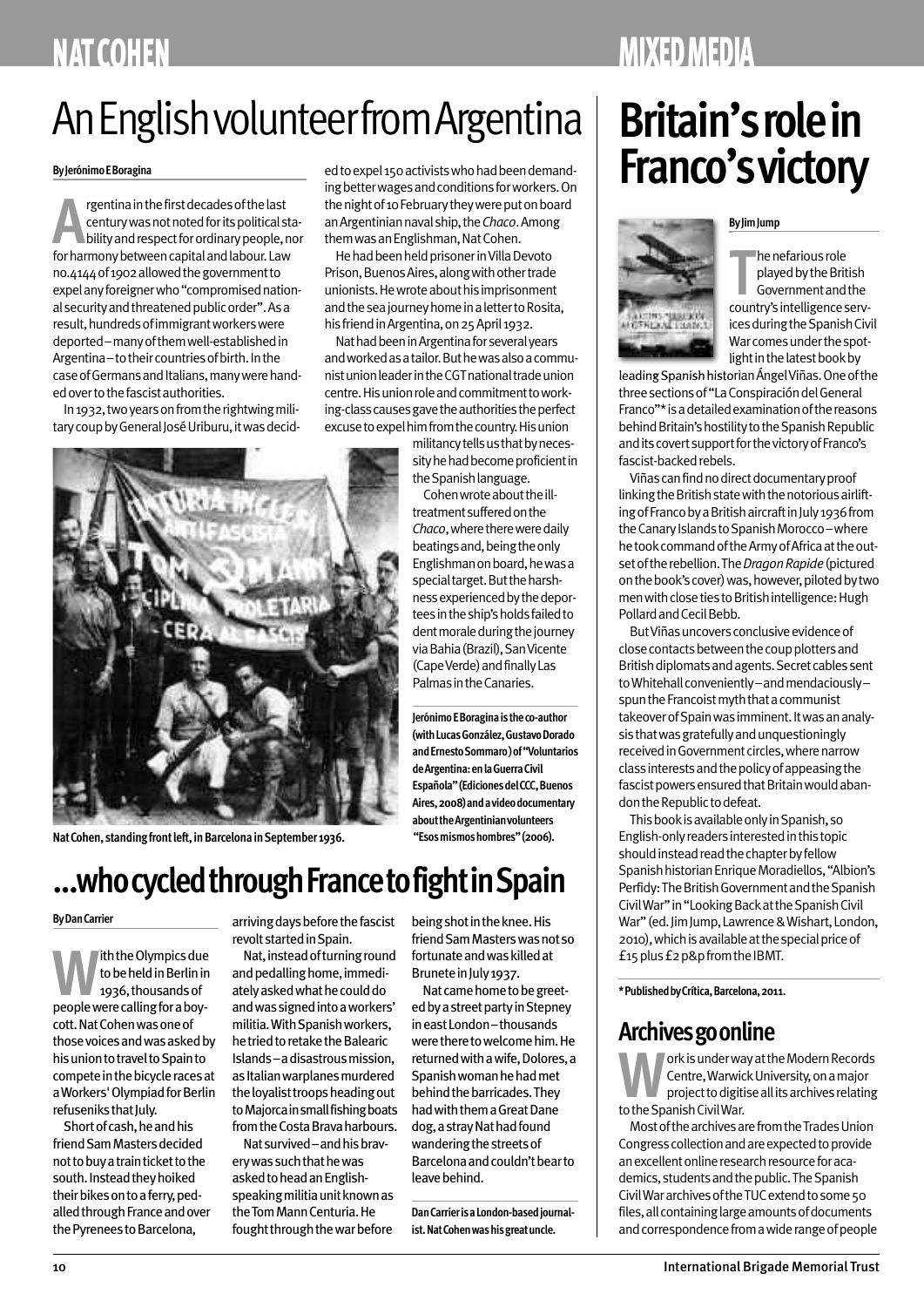including politicians, union leaders, charities, campaign groups and church dignitaries.

Inaddition,theModernRecordsCentreisdigitising several other smaller collections, including, for example, letters home by International Brigader Herbert Fisher and publications from the collections of Trotskyists Henry Sara and Hugo Dewar. These include examples of bulletins (in English and Spanish) produced by the Partido Obrero de Unificación Marxista (POUM).

The project will result in over 10,000 pages of archive material being made available online free of charge. Transcriptions will be available for



everyitem,allowing researcherstosearchthrough the mass of material for key words or phrases. It is anticipated that the project will be completed this spring. Archivist Helen Ford told the

IBMT: "There seems to be a realgrowthininterestaround

**Pamphletsfrom theTUCcollection.**



the subject-we have noticed morestudentsand researchers visiting us to look at the archives. We have had a link to Spanish Civil War resources on our web pages for a long time and these are also receiving more hits."

**Visit[http://www2.warwick.ac.uk/services/library/mrc/ news/scw]and[http://www2.warwick.ac.uk/services/ library/mrc/subject\_guides/spain].**

### **AtWhitbyFolkWeek**

There was a very well received concert, calle<br>
"Songs of the Spanish Civil War" at the<br>
Brunswick Room, Whitby, during the<br>
Yorkshire seaside town's Folk Week at the end of here was a very well received concert, called "SongsoftheSpanishCivilWar"atthe BrunswickRoom,Whitby,duringthe Augustlastyear,*reportsMikeWild.*

IBMTmemberGeoffLawesofHullmadea PowerPoint presentation interspersed with songs and tales by Geordie McIntyre, Alison McMorland,EwanMcLennan,JerryO'Reillyand MikeWild.

There was feedback on Geoff's Mudcat website, with some very appreciative comments. The hall was full and many said they hardly knew about the role of the International Brigades in the Spanish Civil War, so were glad of the chance to learn more. There were many requests for information on CDs and YouTube links. Several of the singers sang their own compositions.

**See[http://mudcat.org/thread.cfm?threadid=128093].**

### **LifeofBertRamelson**



**R**Sibley have writte<br>
biography of the<br>
Canadian International oger Seifert and Tom Sibley have written a  $\bigcup$  biography of the Brigader Bert Ramelson (1910-1994), who settled in Britain after the Spanish Civil War and

## Scots give voice to the anti-fascistvolunteers

**CD"FromBlantyretoBarcelona: SongsoftheScottishanti-fascists** and the International Brigade" by **LanarkshireSongwritersGroup (RootRecords/UnisonScotland)**

**ReviewedbyJimJump**

**With help from Unison Scotland, musicians in the Lanarkshire Songwriters<br>Group have produced this superb collection of songs inspired by the Scottish volun**cians in the Lanarkshire Songwriters Group have produced this superb colteersintheSpanishCivilWar.

Most songs are new compositions, but included on the 13-track CD are some re-workings of traditional Spanish songs and tunes.

Ahighlight of the album is "Jarama Valley", using the original words penned by International Brigader Alex McDade, killed at the Battle of Brunete in July 1937. Sung to the tune of the cowboy song "Red River Valley", the Glaswegian'ssardoniclyricswerelaterrewritten to become the anthem of the British Battalion-which is still sung at IBMT events. Performed here by Billy Stewart, with guitar, banjo, mandolin and fiddle backing, this is the first time that McDade's song has been properlyrecorded.

The idea for this compilation arose from the project led by Unison South Lanarkshire Branch's Stephen Smellie to raise the memorial to three Blantyre volunteers killed in Spain that was unveiled in 2009. The CD was launched at a concert at the Blantyre Miners Welfare Social Club on 24 November last year to commemorate the 75th anniversary of the InternationalBrigades.

There are songs on the CD from John Young

became the Communist Party's highly influential Industrial Organiser in the 1960s and 70s.

Born into a Jewish ghetto in Ukraine, his family emigrated to Canada in 1921. He arrived in Spain in 1937 via the International Brigades' secret recruitingofficeinLondonandservedinan artilleryunitwiththeCanadianMackenzie-Papineau Battalion ("the Mac-Paps") on the Aragón front and in the Battle of the Ebro, suffering wounds in both campaigns.

During the Second World War, he was a tank commander in the Royal Tank Corps and in 1941 was imprisoned by German forces after the capture of Tobruk. He later organised an escape from a prisoner of war camp and fought with the Italian anti-fascist partisans.

**"RevolutionaryCommunistatWork:APoliticalBiographyof**



and Gordon Neil dedicated to Blantyre Brigaders Thomas Brannan (killed at Jarama) and George Douglas and songs telling the stories of Scottish anarchist volunteer Ethel

**HOWTO ORDER:** The CD "From Blantyre **toBarcelona" is available fromthe IBMT for only£5,includingp&p.Send cheque (made outthe IBMT)withyourname and address to:IBMT,6StonellsRoad, LondonSW116HQ.**

McDonald (by Chris Rogers) and the Spanish poet and dramatist Frederico García Lorca (by Robert Armour), murdered by the fascists early in the civil war.

Other stand-out tracks are two songs written and performed by Heather Young and Claire McGhee, exploring the feelings of women and mothers fearing for their loved ones in Spain, and a rousing closing song, "Fighting Against Franco" by John Malcolm.

**BertRamelson"(Lawrence&Wishart,London,2011)retails for£25butisonspecialofferforIBMTNewsletterreadersat £15,includingp&p.SendnameandaddresstoBookOffer, 156StStephensRoad,HounslowTW32BW,withacheque payabletoTomSibley.**

### **Inbrief…**

● Athol Books of Belfast has published a new web booklet on Brigader and former IBMT President Jack Jones (1913-2009) titled "The VindicationofBrigadistaandUnionManJack James Larkin Jones: in refutation of the British intelligence campaign of character assassination". Written by IBMT Ireland Secretary Manus O'Riordan, the booklet brings together a series of five articles written by O'Riordan and first pub-

**Continued overleaf**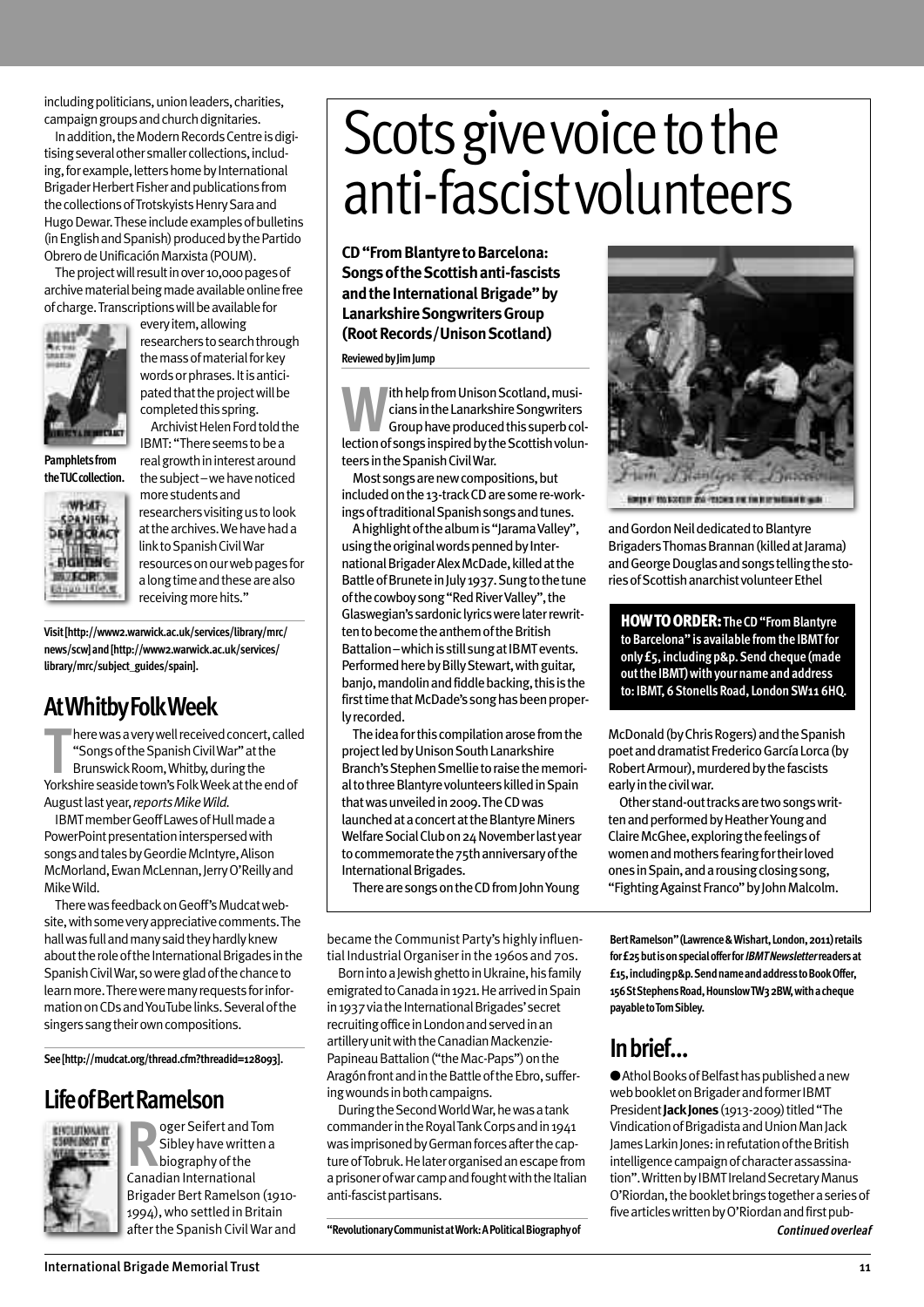## **MIXEDMEDIA**

#### **Fromprevious page**

lished in the *Irish Political Review* between July 2010 and January 2011. Also available free of charge on the Athol Books website is a February 2010dossiercompiledbyO'RiordanontheMI5 campaign against lack lones, which provides direct online links to most of the press coverage onthequestion.See[http://free-downloads. atholbooks.org/pamphlets/Jack\_Jones\_ Vindicated.pdf]and[http://free-downloads. atholbooks.org/pamphlets/jackjones\_MI5.pdf].



**●**Belfast-basedlocalhistorian John Quinn has written a history centred on the **Northern Irish volunteers** in the International Brigades. It contains brief profiles of six volunteers-James Haughey, Paddy McAllister, Eamon McGrotty, Fred McMahon,

JimStranneyandLiamTumilson–aswellasbackgroundontheSpanishCivilWaranditsimpactin Ireland. Quinn lists 62 volunteers from Northern Ireland, out of a total of 275 volunteers who had at least one Irish parent. Published by Bryson

Publications, "Irish Volunteers for Spain" is available as a limited edition hardback from John Quinn for £10 plus £2 pp (cheques payable to JohnQuinn)atCopycatsBuilding,537Antrim Road, Belfast BT15 3BU. For more information email:[localhistorygroup@yahoo.com].



**●**ASpanisheditionofthe 1996 guide to **International Brigadememorialsin Britain and Ireland** has been published in Spain as a 400-page hardback. "SalvadEspaña,Salvadla Paz"\* has been updated to listthememorialsunveiled

since 1996 and contains additional photos and backgroundinformationaimedattheSpanish readership. Now out of print, the original "MemorialsoftheSpanishCivilWar"(published by Alan Sutton Publishing) was witten by Colin Williams, Bill Alexander and John Gorman and was an official publication of the International BrigadeAssociation.

\**"SalvadEspaña,SalvadlaPaz.Memorialesde laGuerraCivilEspañolaenelReinoUnidoe Irlanda"ed.MaríaPilarSalasFranco(Siníndice,*

*Logroño,2011)isonsaleinSpainfor€25oravailableatadiscountedpricedirectfrom[info@ sinindice.es].*

 $\bullet$  New songs about the International Brigades keep coming... The latest is by Liverpool IBMT supporter Greg Quiery, who wrote and performed "One Last Kiss In The Rain" in tribute to the Merseyside volunteers. Watch it at [www.youtube.com/watch?v=t43Xu-TPJMY]. Meanwhile Reinhardt Silbermann writes from HamburgtosayhowmuchhelikesPólMac Adaim's "Civil War in Spain" about the volunteers from Ireland. See the video at [www.myspace. com/polmacadaim/music].

**POSTER:** OrderthisA3 poster designed<br>by Simon Hawkesworth for the IBMT to mark<br>the 75th anniversary of the Battle of Jarama-<br>which inspired the British Battalion's song,<br>"Jarama Valley" – for £7, including p&p. Send<br>a che by Simon Hawkesworth for the IBMT to mark **the75thanniversaryoftheBattleofJarama– whichinspiredtheBritishBattalion'ssong, "JaramaValley"–for£7,includingp&p.Send acheque(payabletotheIBMT)withyourname andaddressto:IBMTMerchandiseOfficer ChrisHall,286BrantinghamRoad, ManchesterM210QU.**

## **LETTERS**

## **Venue wanted for massgraveexhibition**

In 2011 I tried hard to find a venue for an excellent exhibition about a mass grave in norther<br>Spain containing Republicans murdered in the<br>Francoist repression. The exhibition shows the lent exhibition about a mass grave in northern Spain containing Republicans murdered in the Francoist repression. The exhibition shows the processnormallyfollowedwhenamassgraveis opened anywhere in the world–from gathering information from witnesses to the moment when the skeletons are exposed. It is very sensitively and professionally done and only costs £100 to bring it over from Spain-it can be here in 48 hours.

My bid for the big space upstairs in the People's History Museum in Manchester was not successful. I was offered the exhibition hall in the European Commission building in London opposite Parliament, but it is too small because the



exhibition includes a big colour photo of the mass grave in actual size. This photo is arranged onthefloor,andonthewallsarehungsmaller photos that show the whole excavation and exhumation process.

I am looking for a space in Britain. Can anybody suggest somewhere for this exhibition? *LalaIsla* lala@lalaisla.co.uk

#### **ChillingcampinAriège**



I was moved by a recent visit to the memorial and cemetery of an internment camp in southern France for Spanish Republicans and International BrigadersatVernet

d'Ariège, between Foix and Toulouse.

As well as the memorial and cemetery, several other features and physical "facilities" used by the camp authorities survive in the surrounding fields. Anti-fascists escaping Franco's victorious army were forcibly interned here and the death certificates and medical reports, often chillingly bunched into particular weeks, reflect that many of the internees were deliberately starved to death.

Mostofthosewhodiedonthesiteandwhose bodies have not been repatriated have been identified except for one person, Eric Dawson (died11July1942),whosenationalityisunknown. **TheexhibitiononshowinMadrid. OneentryforLesser,twovolunteers.**

I'm told that his name does not appear among those on the recently digitised MI5 list of suspected International Brigaders. Can anyone shed any light on who he was?

The use of the camp changed under Vichy France and the Nazi occupation to house Jews and others detained before transit to concentration camps such as Dachau and Alderney. There is a small museum with poignant memorabilia relating to the camp in the village of Vernet d'Ariège.

*GrahamPartridge* **By** email

#### **ConfusedLessers**

I was interested to read Richard Baxell's piece (Autumn 2011) on the MI5 files. When I looked up the Lesser brothers (Sam and my father Frank), there was only one entry, which got them hopelessly confused, not helped perhaps by the fact that they were both known by several names. Here's another reason to suspect numbers were underestimated.

*MiriamHarris*

Byemail

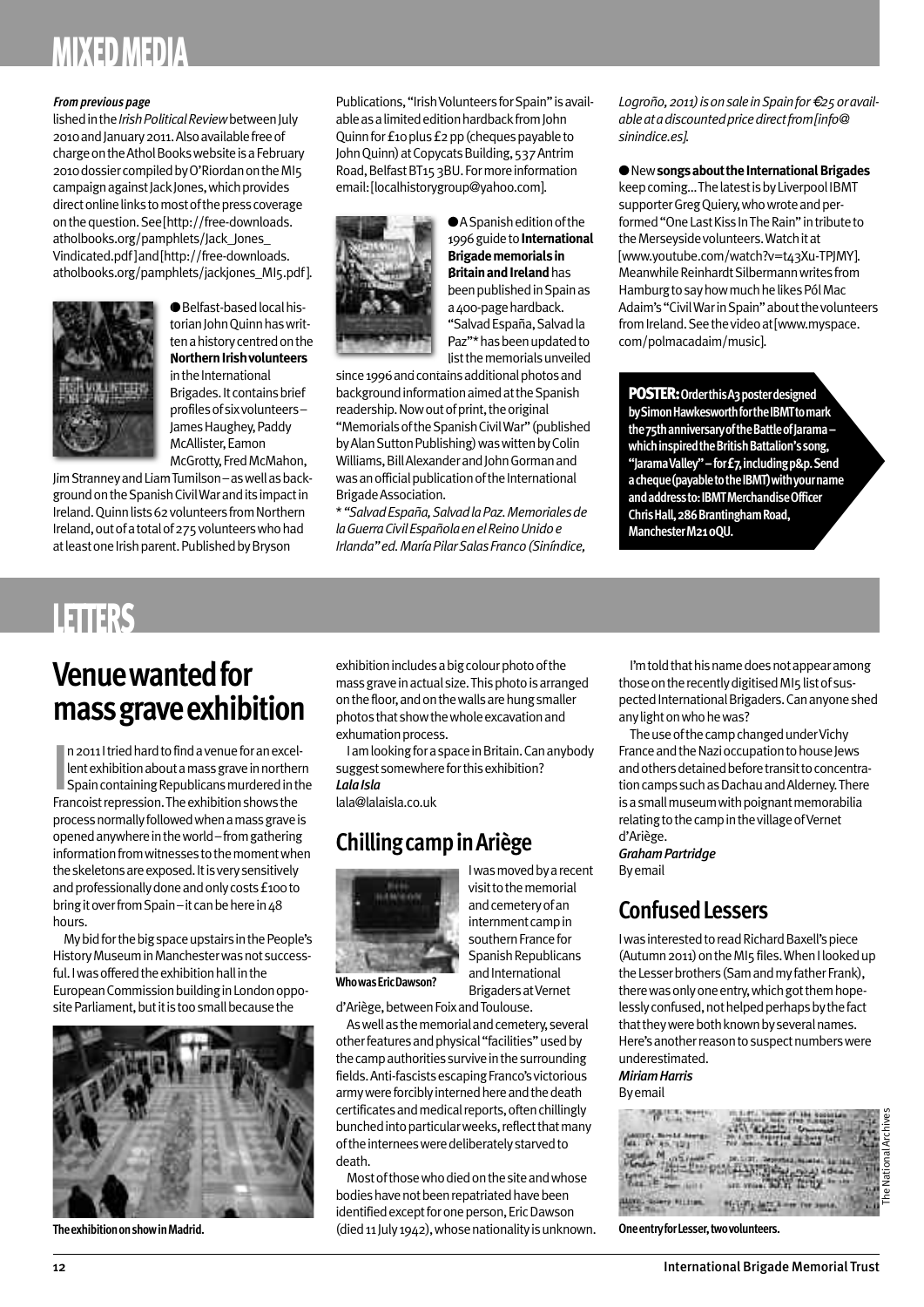THERE'S A VALLEY IN SPAIN CALLED JANAMA **IT'S A PLACE THAT WE ALL KNOW SD WELL** IT WAS THERE THAT WE GAVE OF OUR MANHOOD AND SO MANY OF OUR BRAVE COMRADES FELL

WE ARE PROUD OF THE BRITISH BATTALION AND THE STAND FON MADRID THAT THEY MADE **TOR THEY FOUGHT LIKE TRUE SONS OF THE PEOPLE** AS PART OF THE FIFTEENTH BRIGADE

FOF



INTERNATIONAL BRIGADE MEMORIAL TRUST www.international-brigades.org.uk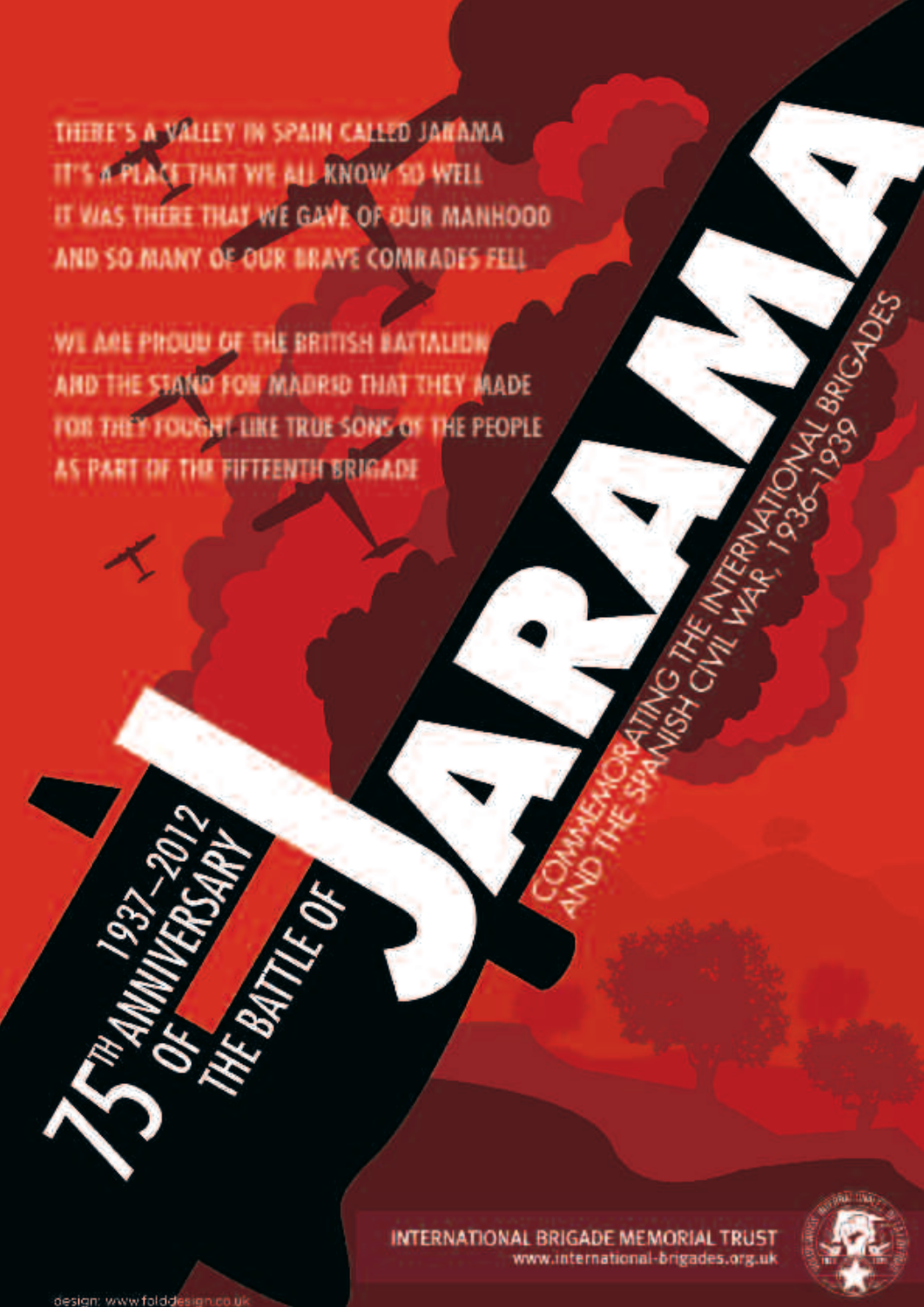## **OBITUARIES**

### **StephenClark**

**ByJimJump**



**S** relieforganisationsduringthe tephenClark,whodiedon 31 May 2011, aged 97, was  $^\prime$  an active supporter of Spanish Civil War and the brother of International Brigade vol-

unteer Nathan Clark – who died just three weeks after Stephen (see obituary in our Autumn 2011 issue).

Stephen was born in Somerset in 1913, a member of the Quaker family who controlled C&I Clark, owners of the Clarks Shoes brand, and educated at Quaker schools in England and the US and at King's College, Cambridge.

He travelled to Spain in the autumn of 1936 on behalf of the Spanish Medical Aid Committee (SMAC). In October he visited the British Medical Unit hospital at Grañén during a quiet period on the Aragón front and reported back to the committee in London.

Though he found the staff to be "a little bored by want of work", he concluded in his report: "I could not judge the hospital medically or surgically but as an organisation it seemed to me efficient, meaning by that that orders were obeyed without apparent friction." However, he warned in a separate note: "Where there is no work there is nothing to do but drink cognac and feel nervous, jealous and irritable."

Stephen was in Spain for only a few weeks and contracted pneumonia. He was nursed to health by fellow SMAC volunteers, the writers Sylvia Townsend Warner and Valentine Ackland, who were at the time working at the committee's office in Barcelona. He became friends with both and maintained a long correspondence with Sylvia for the rest of her life.

After the war he divided his working life between England and the US, working for the Avalon Leatherboard Company, a firm associated with the Clark family shoe company, and Joseph Bancroft & Sons, an American family business on his mother's side, based in Wilmington, Delaware. In 1966 he was appointed company secretary of C&J Clark until his retirement in 1975.

Stephen had a passion for restoring and preserving historic buildings and public open spaces, an interest that he energetically pursued following his retirement.

### **JamesCornford**

#### **ByJimJump**



ames Cornford, the son of<br>
International Brigader John<br>
Cornford, died on 26<br>
September 2011. aged 76. His ames Cornford, the son of International Brigader John Cornford, died on 26 mother was Rachel (Ray) Peters, a Communist Party activist and daughterofaWelshminer,with



**John Cornford and Rachel Peters.** 

whom John had a brief relationship. The liaison had ended by the time that John, a gifted poet, went to Spain, where he was killed at Lopera in December 1936. He was aged 21 and his son was nearly two.

Jameswas subsequentlyadoptedand brought up by his grandparents, the Cambridge academics Francis and Frances Cornford. He had a distinguished career as an academic and as an advocate of social enterprise. Among many public posts he held, he was Professor of Politics at the University of Edinburgh for eight years, the founder and director of the Institute for Public Policy Research for six years and the chair of the Campaign for Freedom of Information.

In an obituary in *The Guardian*, Trevor Smith wrote: "The son was deeply aware of his father's commitment to the cause of anti-fascism and the sacrifice he had made for it, and this shaped the moral, political and social outlook from which he never wavered."

### **MoiraTattam**

#### **BySheilaGray**

**H**enriettaMoiraTattam(Gray),whodiedon 29Novemberattheageof93,wasbornin SeahamHarbourandgrewupin Whitburn in the North East.

Losing three brothers in the fight against fascismhadanenormous impactonMoiraandher family. Older brothers Bill and Edward were killed in Spain in July 1937 (Brunete) and March 1938 (Aragón) respectively. This was followed in 1940 by the death of a younger brother, Jack, 19 years old, when a German U-boat sunk his ship bringing supplies to Britain from America.

Moira's parents were politically active, both becoming Labour councillors. Her father was sacked for his union activities while working on the railways, after which he worked as a miner at Seaham Harbour.

This background spurred Moira through political struggles.Her outlookwas defined by her politics and, like her older brother Bill, who had been active in the National UnemployedWorkers'Movement, she joined the Communist Party.

She was one of the many unsung heroines of

the labour movement–beavering away on the ground, not expecting any reward except the satisfaction of doing what she felt was right: from collecting Aid for Spain in the late 30s (which is how she met my father Ralph) to marching to oppose the war against Iraq.

The rest of her family had never visited Spain, but in 2007 we took Moira, firstly to Jarama, where she sat tearfully by the trenches that Bill, havingworkedasaminer,almost certainly helped to dig, and then to the Ebro.

Moira and IBMT President Marlene Sidaway sat together on the IBMT stall at the Durham Miners'Galalast summer.Moirawasgetting very frail then, but loving being there–she remembered the Gala from her youth.



**MoiraTattam:TearsforherbrotheratJaramain2007.**

#### **Alsoremembered**



**●**Argentinian InternationalBrigade volunteer**Fanny Edelman**(née Jabcovsky) died in BuenosAireson1 November, aged 100. A

noted political activist and campaigner for women's rights, she was President of the Communist Party of Argentina until her death.

**• The last surviving Romanian International** Brigader, **Andrei Micu** (pictured below in Spain, front row, third from left), died on 16 September 2011inhospitalinHunedoaraattheageof99.In Spain he served with the Djakovic Battalion of mainly Balkan volunteers.

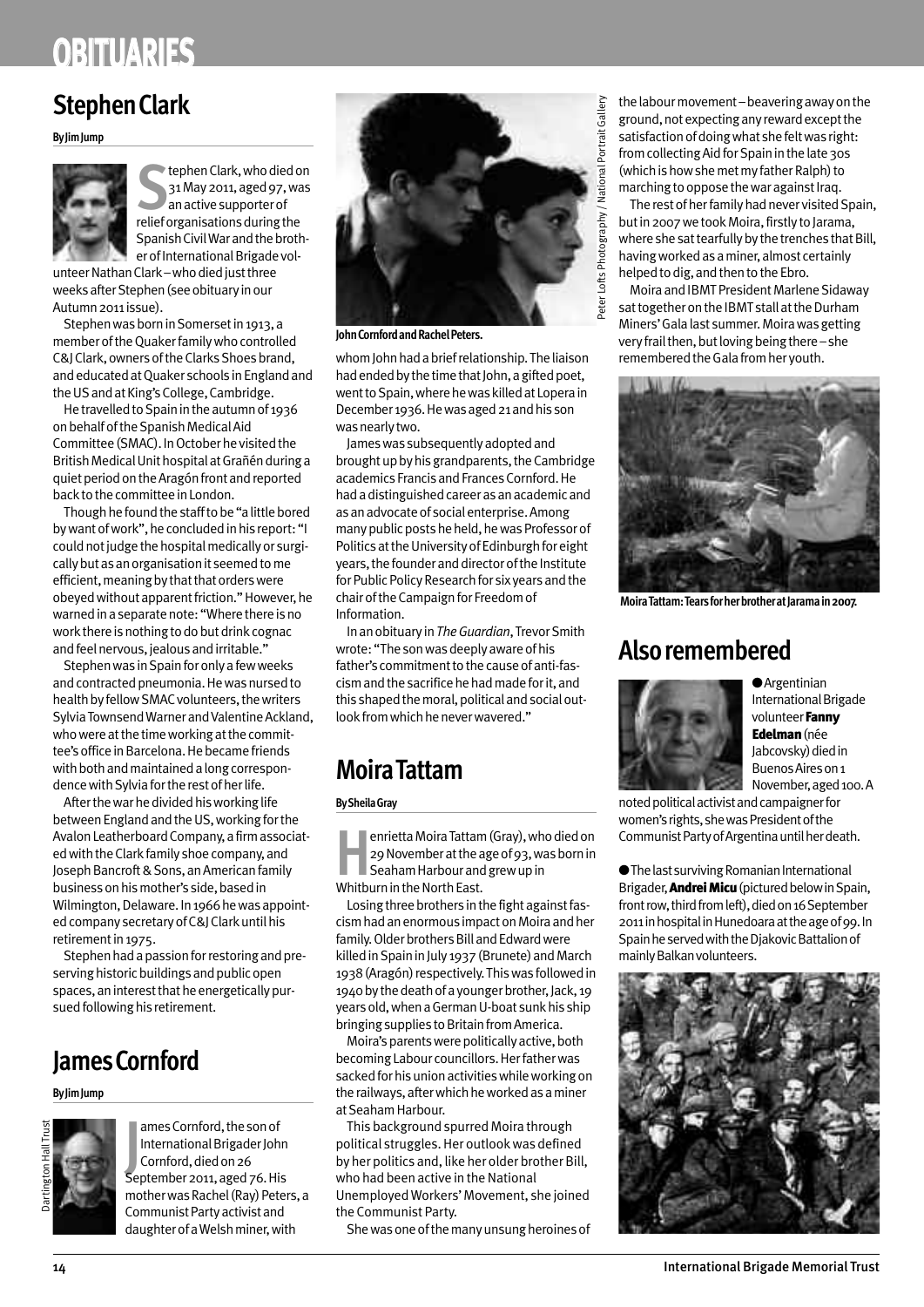## **DIARYDATES**

## IBMT lecture day at the Imperial War Museum **Saturday3March2012,ImperialWarMuseum, LambethRoad, LondonSE16HZ**





**Stills fromthe film"The InternationalBrigaders AmongUs" thatwillbe premiered onthemorning of the lecture, including (bottom) Steve Fullarton.** 

#### **Programme**

*11:30am-1pm*

● "With the Lincoln Brigade in Spain": a recently discovered 18-minute film by Henri Cartier-Bresson (including footage of British volunteers).

● "The International Brigaders Among Us": British première of a 26-minute film in EnglishandCatalan (subtitled)made for Catalan-based historical memory group No Jubilem la Memòria by Jordi Domènech, Toni Orensanz and Manuel Vinuesa about the Brigaders stationed in the Priorat region of Catalonia before the Battle of the Ebro; includes previously unpublished footage from1938aswell asmore recentinterviews with, among others, Scottish Brigader Steve Fullarton.

**• The second film will be introduced by his**torian Angela Jackson, who will also present her new biography of International Brigade nurse Patience Darton (Edney), "'For us it was Heaven': The Passion, Grief and Fortitude of Patience Darton from the Spanish Civil War to Mao's China".

*2:30pm-4pm*



**●**Annual LenCrome Memorial Lecture, by US historian Peter N Carroll (left): "The Spanish Civil War in the 21st Century: From Guernica to Human Rights". The lecture will be chaired by Paul Preston

and will be followed by a question-andanswer session.

**Entrancefree;allwelcome;moredetailsfrom:[secretary@international-brigades.org.uk].**

**●To2March2012MIDDLESBROUGH:**IBMT's "Antifascistas"exhibitionatClevelandTrade Union Centre, 119 Marton Road, TS1 2DU; 9.30am-5pm; tel: 01642-244 200.

**●11/12February2012DUNDEE:**Annual commemoration on Sat at 11am at IB memorial, Albert Sq; on Sun at 2pm screening of Pathé newsreels on Spanish Civil War at Dundee Contemporary Arts, 152 Nethergate, DD14DY; contact Mike Arnott: [dundeetuc@ymail.com]. **●17/18February2012MADRID:**Commemoration of  $75th$  anniversary of Battle of Jarama; Fri6.30pmmeetingatCAUM,PlazadeTirsode Molina 8 (first floor), 28012, will hear speakers on British Battalion commander Tom Wintringham and on novelist, poet and Marxist philosopher Christopher Caudwell, killed at Jarama on 12 Feb 1937; Sat from 9am by coach for tour of battlefield followed by lunch at Morata de Tajuña; closing date for registration is 18 Jan, but for possible late bookings and more details emailDanPayne:[danpayne40@yahoo.co.uk] orphoneIBMTSecretary: 020-72286504. **●25February2012BELFAST:**Annualgeneral meeting of International Brigades Commem-

**GOINGNORTHOFTHEBORDER:TheIBMT's "Antifascistas"travellingexhibitionwillthisyear beinScotlandforthefirsttime.Somedatesand venuesarestillbeingfinalised,butitwillbein DundeeCentralLibraryfrom6-18February,atthe ScottishTUC(333WoodlandsRoad,Glasgow)from 2-18Aprilandatitscongress,EdenCourtTheatre, Inverness,from23-25April.ArrangementsforFife, BlantyreandGlasgowarestillbeingmade.For details,contactExhibitionCoordinatorMarlene Sidaway:020-85556674/07720-312892.**

oration Committee; 10.45am at Ramada Hotel, Talbot St, BT12LD; guest speaker: Dr John Callow of Marx Memorial Library; for more information contactErnestWalker:07751-951785or[lyndaernest@btinternet.com].

**●3March2012LONDON:**IBMT'sannualLen Crome Memorial Lecture, delivered this year by US historian of US volunteers in Spain, Peter Carroll;2.30pm,ImperialWarMuseum,Lambeth Rd, SE16HZ; earlier, from 11.30am, two short films will be screened (see panel above); contact IBMT Secretary for more information (see page 2). **●10March-16April2012SWANSEA:**IBMT's "Antifascistas" exhibition at National Waterfront Museum,OystermouthRd,SA13RD;10am-5pm daily;[www.museumwales.ac.uk/en/swansea]. **●28April2012MANCHESTER:**"Gernika75: Memories of the International Brigades and the Spanish Civil War"; speakers Richard Baxell, Helen Graham and Paul Preston; 10am-12.30pm; People's History Museum, Left Bank, Spinningfields,M33ER;moredetails:[dom@lancaster. ac.uk]; see also: [www.phm.org.uk].

**●12/13May2012SOUTHAMPTON:**Activitiesto mark75thanniversaryofarrivalof*Habana*with 4,000 refugee children fleeing Franco's bombing of Basque Country; organised jointly by Basque Childrenof'37AssociationUKandSouthampton University; includes lunch and entertainment on Sat and symposium "When History Meets Memory and the Arts" on Sun; for more information:[secretary@basquechildren.org];web: [www.basquechildren.org].

**●2-6June2012PYRENEES:**75thanniversary walk across Pyrenees in footsteps of volunteers; travel by train to Perpignan on Sat (leaving London St Pancras at 9:44am) and return on Tues (arriving7:03pm);crossingwillbemadeonSun;

re-dedication of plaque in San Fernando Castle, Figueras on Mon; if interested in taking part, email Pauline Fraser: [pbf262@googlemail.com] ortel:020-85060088.

**●30June2012BRUNETE:**Annualcommemoration of Battle of Brunete; organised by Madridbased AABI (Friends of the International Brigades); contact Severiano Montero: [seve.montero@ gmail.com].

**●7July2012LONDON:**Annualnationalcommemoration at International Brigade memorial, Jubilee Gardens, SE1; assemble 12.30pm; followed by lunch from 1.30pm at Camel & Artichoke, 121 Lower Marsh St, SE17AE; contact IBMT Secretary (see page 2) for more information.

*NB:EventsnotorganisedbytheIBMTarethe responsibilityoftheindividualsandorganisationsconcerned.*



**ACROSSTHEPYRENEES:YoungerIBMTmembers** with Brigaders (seated from left) Jack Jones, Bob Doyle **andJackEdwardsduringabreakinthe2006anniversary crossingofthePyrenees.A75thanniversarycrossingis beingorganisedforthisyear–seeentryfor2-6June.**